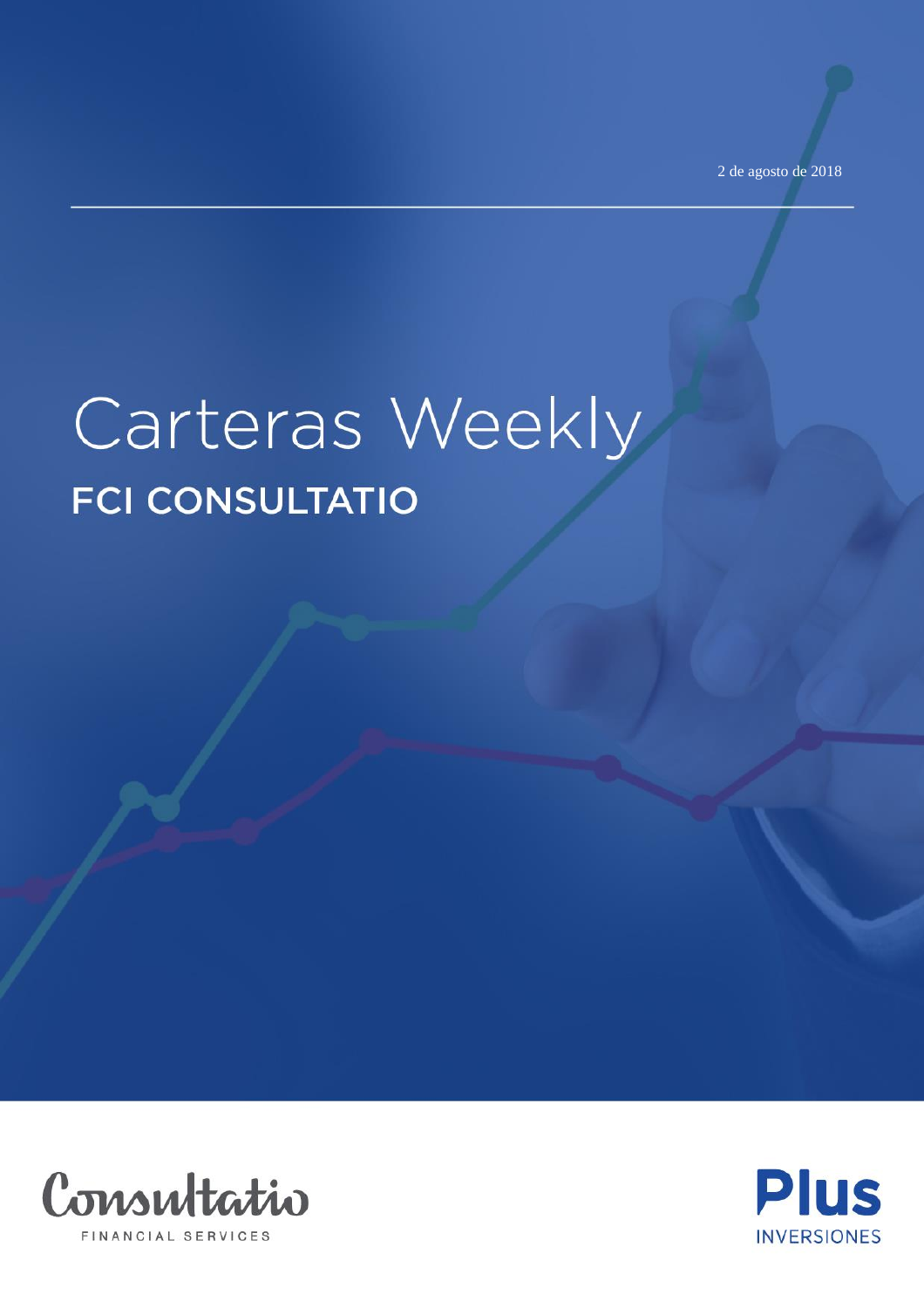**INVERSIONES** 



#### **CONSULTATIO AHORRO PLUS ARGENTINA F.C.I.**

| <b>Security</b>                                                   | Weight | <b>Yield</b> | <b>Duration</b> |
|-------------------------------------------------------------------|--------|--------------|-----------------|
| Cheque de Pago Diferido                                           | 0,01%  | 67,70%       | 0,0             |
| <b>Fideicomisos Financieros ARS</b>                               | 1,87%  | 38,63%       | 0,6             |
| <b>Fondos Comunes de Inversion</b>                                | 0,00%  | 33,00%       | 0,0             |
| <b>LEBAC</b>                                                      | 62,62% | 45,79%       | 0,1             |
| LEBAC \$ VTO 19/09/2018                                           | 29,07% | 45,05%       | 0,1             |
| LEBAC \$ VTO 15/08/2018                                           | 29,61% | 46,80%       | 0,0             |
| LEBAC \$ VTO 17/10/2018                                           | 3,95%  | 43,60%       | 0,2             |
| Letras Provinciales - Badlar Linked                               | 1,86%  | 47,45%       | 1,2             |
| LETRAS DE LA PCIA DE NEQUEN MEDIANO PZO CL1 S1 VTO 9/9/2020       | 0,94%  | 47,55%       | 1,3             |
| TITULOS DE REESTRUCTURACION DE DEUDAS 2015 MENDOZA VTO 23/11/2018 | 0,33%  | 46,74%       | 0,3             |
| LETRA DEL TESORO DE LA PCIA DE NEUQUEN CLASE 1 SERIE 1 VENC 2021  | 0,60%  | 47,65%       | 1,5             |
| <b>ON Corporativas - BADLAR Linked</b>                            | 29,63% | 45,20%       | 1,3             |
| ON AGROFINA CL 5 VTO 16/02/2019                                   | 0,17%  | 45,17%       | 0,5             |
| ON BANCO CIUDAD CLASE 10 VTO 06/12/2020                           | 0,36%  | 44,50%       | 1,4             |
| ON BANCO ITAU CLASE 21 TV A 36 MESES VTO 26/12/2019               | 0,30%  | 44,74%       | 1,1             |
| ON BANCO PROVINCIA CL 2 A TV A 36 MESES, VTO 08/11/2019           | 0,25%  | 44,77%       | 1,0             |
| ON BCO SUPERVIELLE CL 6, VTO 12/10/2018                           | 1,00%  | 45,52%       | 0,2             |
| ON LEDESMA CLASE 5 VENC 25/07/2019                                | 0,18%  | 44,91%       | 0,8             |
| ON QUICKFOOD CLASE 9 VTO 24/11/2022                               | 0,46%  | 44,11%       | 1,9             |
| ON ROGIRO CLASE 11 VTO 30/09/2019                                 | 0,09%  | 45,14%       | 0,7             |
| ON TARJETA NARANJA CLASE 33 SERIE 2 VTO 13/04/2019                | 0,12%  | 45,08%       | 0,6             |
| ON TARJETAS CUYANAS CL XXVI S2 VTO 24/10/2020                     | 0,17%  | 44,45%       | 1,5             |
| ON YPF CLASE 35 \$ VTO 24/09/2019                                 | 0,53%  | 45,11%       | 0,5             |
| ON BANCO COMAFI CLASE 17 VENC 23/02/2019                          | 0,13%  | 45,15%       | 0,5             |
| ON YPF CLASE 42 VENC 24/09/2020                                   | 0,64%  | 44,44%       | 1,5             |
| ON BACS CLASE 13 VENC 28/04/2020                                  | 0,23%  | 44,69%       | 1,2             |
| ON LOS GROBO CLASE VI VENCE 09/05/2019                            | 0,39%  | 45,02%       | 0,6             |
| ON CCF CCLASE 14 VENC 10/05/2019                                  | 0,20%  | 45,41%       | 0,3             |
| ON GPAT SERIE 27 CLASE B VENC 10/05/2020                          | 0,37%  | 44,57%       | 1,2             |
| ON BANCO COMAFI 18 CLASE A VENC 18/02/2020                        | 0,19%  | 44,56%       | 1,3             |
| Consultatio                                                       |        | <b>Plus</b>  |                 |

FINANCIAL SERVICES

www.consultatioplus.com

comercial@consultatioinvestments.com

 $\mathcal{C}$ Tel.: +54 11 2206 2206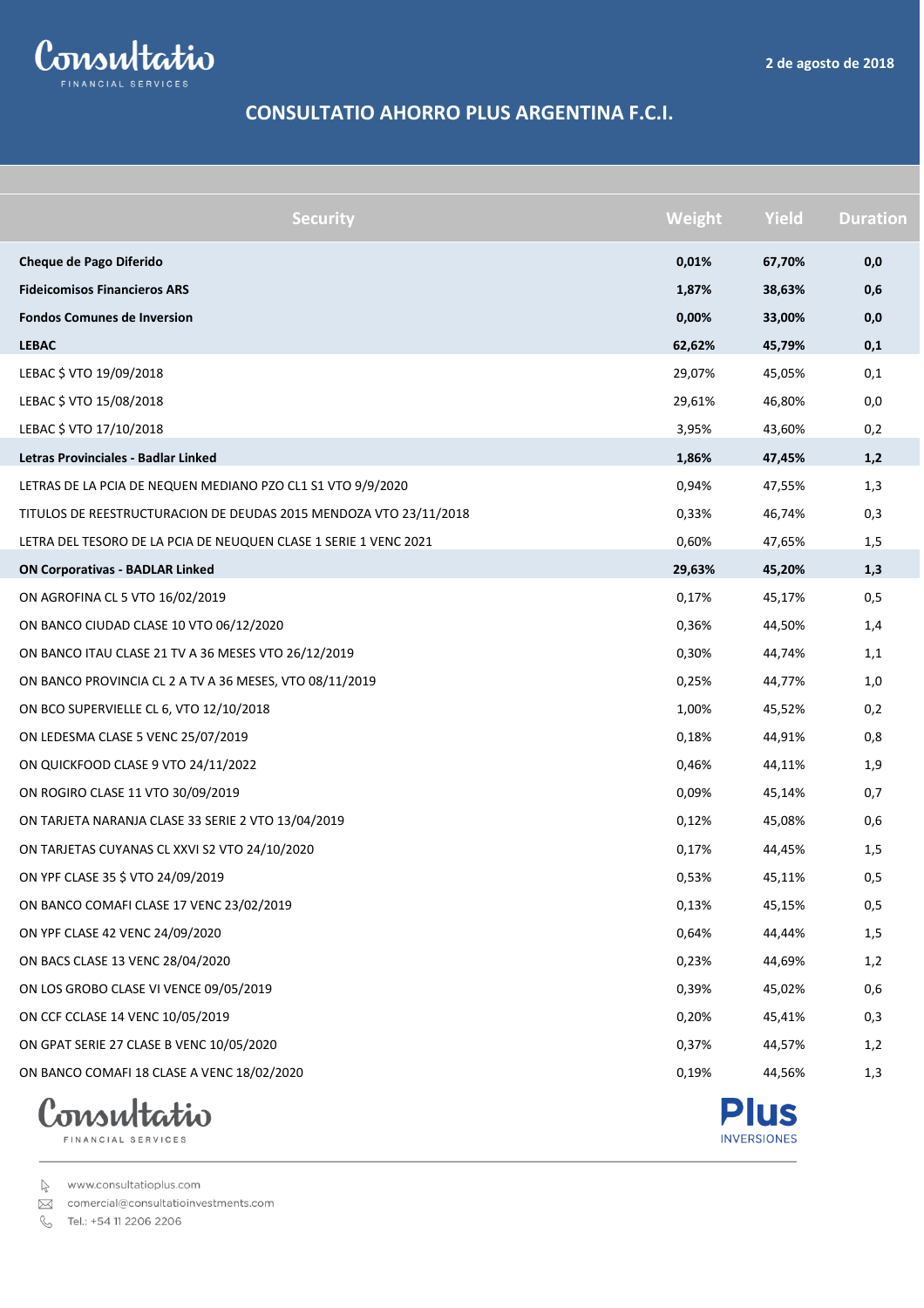| ON AGROMETAL CLASE 1 VENC 24/11/2018                                     | 0,18%   | 45,36% | 0,3 |
|--------------------------------------------------------------------------|---------|--------|-----|
| ON BANCO ITAU CLASE 19 VENC 13/07/2019                                   | 0,24%   | 44,94% | 0,8 |
| ON MILICIC SERIE 4 VENC 06/06/2019                                       | 0,19%   | 45,20% | 0,4 |
| ON TARJETAS CUYANAS CL 28 SERIE II VTO 09/06/2021                        | 0,37%   | 44,96% | 0,7 |
| ON ALBANESI CLASE III \$ VTO 15/06/2021 / LSC3O                          | 0,50%   | 44,30% | 1,6 |
| ON BANCO SUPERVIELLE CL A BADLAR 4.50% \$ VTO 09/08/2020                 | 0,99%   | 44,58% | 1,3 |
| ON CENTRAL TERMICA ROCA 4 VTO 24-07-2021                                 | 0,58%   | 44,28% | 1,8 |
| ON YPF SERIE 34 VENC 24/09/2024                                          | 1,18%   | 44,18% | 1,8 |
| ON YPF CLASE 17 SIMPLES \$ VTO 30/04/2020                                | 4,38%   | 44,80% | 1,0 |
| ON YPF CLASE 49 VENC 18/04/2020                                          | 1,20%   | 44,62% | 1,3 |
| ON YPF CLASE 43 VTO 21/10/2023                                           | 1,13%   | 43,98% | 2,1 |
| ON YPF CLASE 36 VENC 10/02/2020                                          | 1,90%   | 44,69% | 1,1 |
| ON GENERACION MEDITERRANEA CLASE 8 VTO 29/08/2021                        | 0,28%   | 44,97% | 0,7 |
| ON BANCO COMAFI CLASE 20 VTO 06/06/2019                                  | 0,25%   | 44,97% | 0,7 |
| ON BANCO ITAU ARGENTINA SERIE 23 VTO 21/12/2020                          | 1,24%   | 44,36% | 1,6 |
| ON YPF CLASE 50 VTO 07/07/2020                                           | 2,12%   | 44,55% | 1,4 |
| ON BANCO GALICIA CLASE III VTO 17/02/2020                                | 1,54%   | 44,65% | 1,1 |
| ON TARJETA NARANJA CLASE 37 VENC 11/04/2022                              | 2,96%   | 50,45% | 1,6 |
| Titulos de Deuda Bco. Provincia Clase VIII Tasa Variable Vto. 18/04/2022 | 0,91%   | 44,15% | 2,0 |
| ON BANCO GALICIA CLASE 5 SERIE II VTO. 26/04/2021                        | 1,70%   | 44,32% | 1,7 |
| <b>ON Corporativas - Fixed Rate</b>                                      | 0,15%   | 41,96% | 0,5 |
| <b>ON Corporativas - TM20 Linked</b>                                     | 2,47%   | 43,82% | 1,7 |
| ON BANCO HSBC 2017 - CLASE VII VTO 07-12-2020                            | 0,12%   | 44,34% | 1,6 |
| ON BANCOR SERIE II VTO 18/12/2020                                        | 0,36%   | 44,38% | 1,5 |
| ON FCA CIA FINANCIERA CLASE 14 VTO 16/12/2019                            | 0,19%   | 38,56% | 0,9 |
| ON BANCO SANTANDER CLASE 21 VTO 26/01/2022                               | 1,22%   | 44,19% | 1,9 |
| ON BANCO HSBC 2018 - CLASE IX VTO 27/09/2019                             | 0,58%   | 44,37% | 1,7 |
| <b>Otros</b>                                                             | 1,38%   | 0,00%  | 0,0 |
| <b>Total general</b>                                                     | 100.00% | 45.28% | 0.5 |





comercial@consultatioinvestments.com

& Tel.: +54 11 2206 2206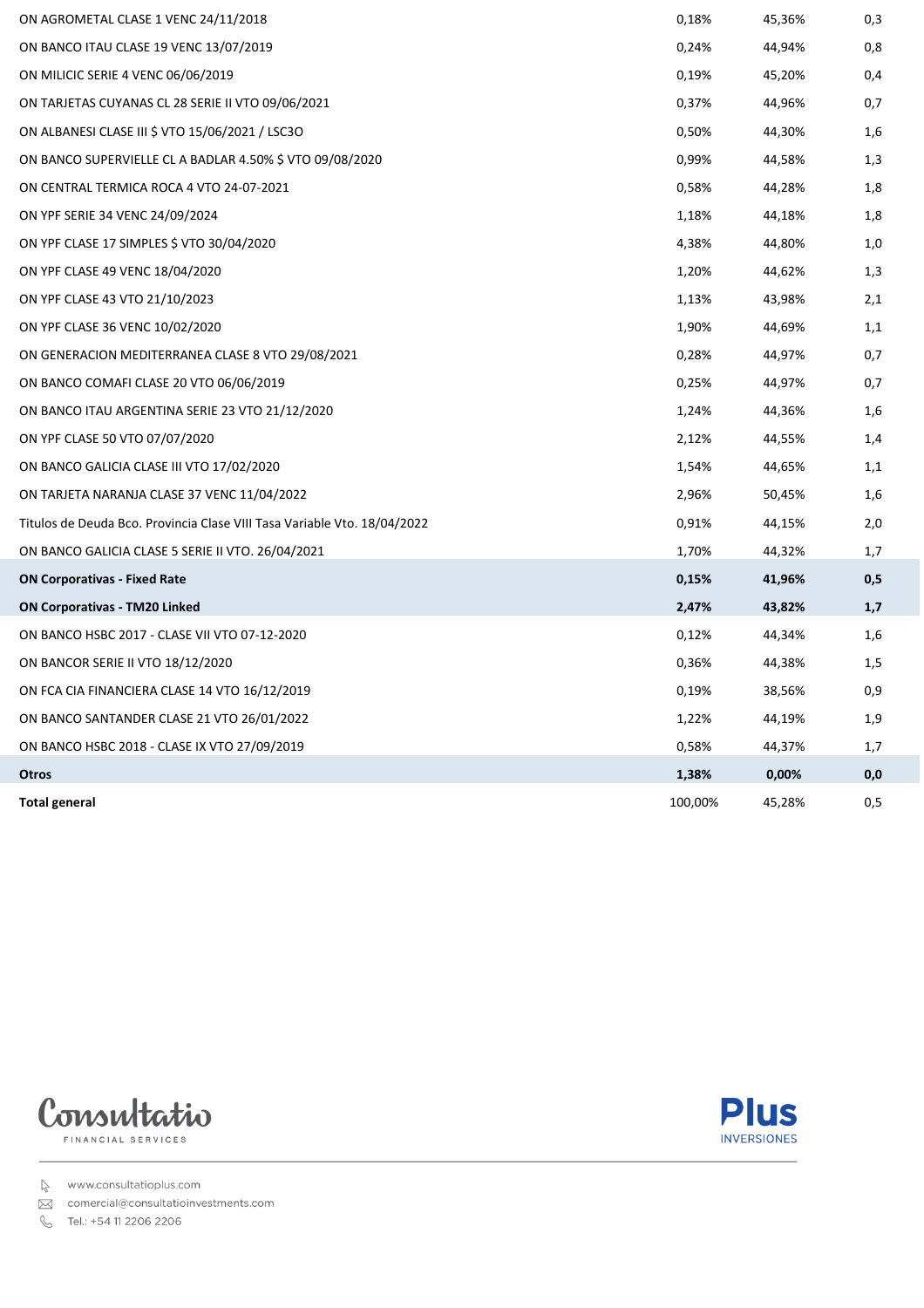

# **CONSULTATIO RENTA Y CAPITAL F.C.I.**

|                                    | <b>Security</b> | Weight  | <b>Yield</b> | <b>Duration</b> |
|------------------------------------|-----------------|---------|--------------|-----------------|
| <b>Fondos Comunes de Inversion</b> |                 | 0,54%   | 33,00%       | 0,00            |
| <b>LEBAC</b>                       |                 | 87,41%  | 45,17%       | 0,12            |
| LEBAC \$ VTO 19/09/2018            |                 | 29,22%  | 45,05%       | 0,13            |
| LEBAC \$ VTO 15/08/2018            |                 | 29,74%  | 46,80%       | 0,03            |
| LEBAC \$ VTO 17/10/2018            |                 | 28,45%  | 43,60%       | 0,21            |
| <b>Otros</b>                       |                 | 12,05%  | 0,00%        | 0,00            |
| <b>Total general</b>               |                 | 100,00% | 39,66%       | 0,11            |





www.consultatioplus.com

⊠ comercial@consultatioinvestments.com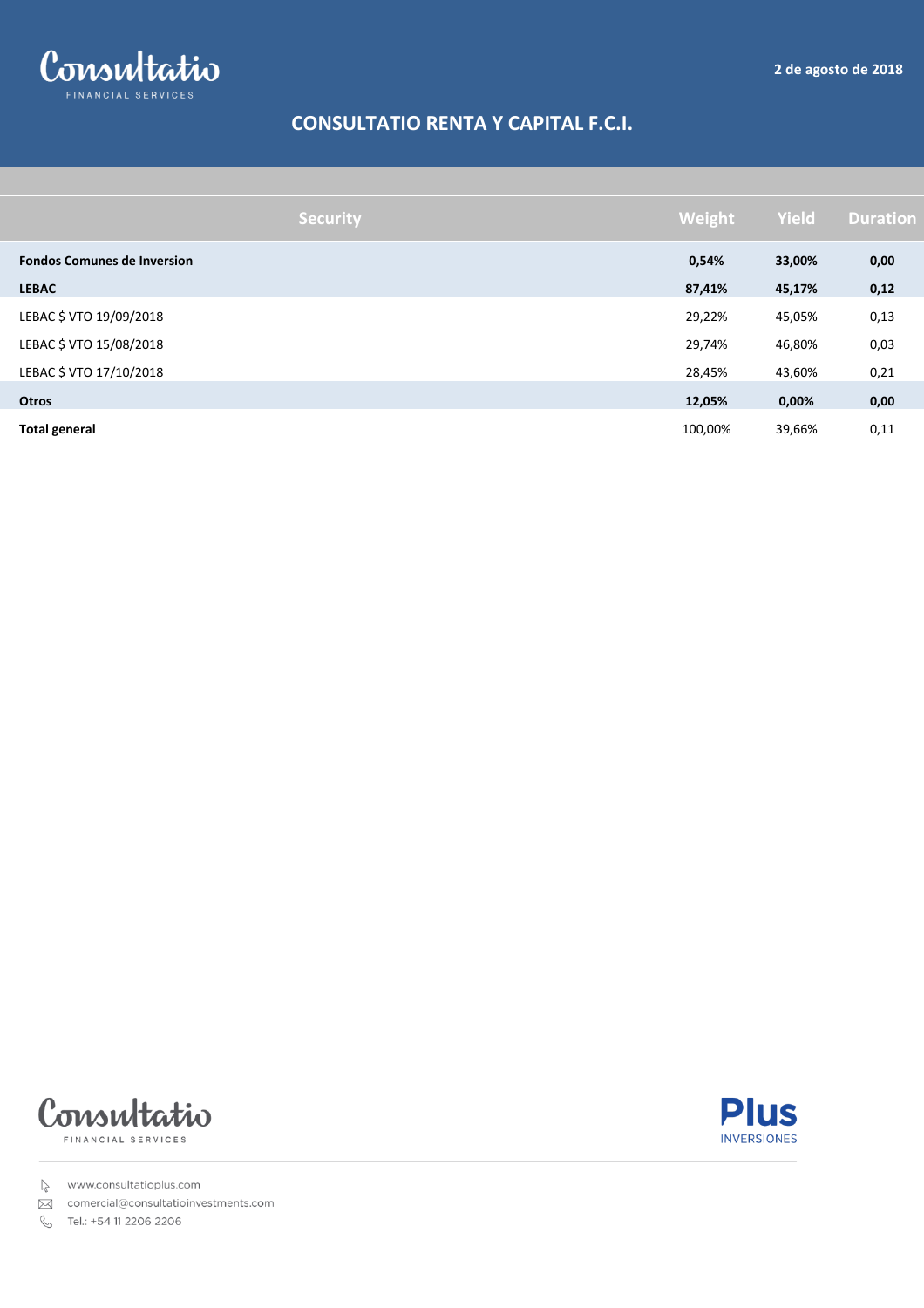**Plus INVERSIONES** 



### **CONSULTATIO RENTA NACIONAL F.C.I.**

| <b>Security</b>                                                  | Weight | Yield  | <b>Duration</b> |
|------------------------------------------------------------------|--------|--------|-----------------|
| <b>Bonos Soberanos - CER Linked</b>                              | 8,52%  | 46,89% | 3,91            |
| BONOS DISCOUNT EN PESOS AL 5.83 VENC 15/12/2033                  | 3,07%  | 46,55% | 7,46            |
| BONO DE LA NACIO ARGENTINA \$ VTO. 08/02/2019                    | 0,44%  | 47,39% | 0,52            |
| BONOS PAR EN PESOS VENC 31/12/2038                               | 0,23%  | 47,67% | 11,92           |
| BONO DE LA NACIO ARGENTINA \$ VTO 06/03/2020                     | 4,78%  | 47,03% | 1,55            |
| Cheque de Pago Diferido                                          | 2,89%  | 46,14% | 1,98            |
| <b>Fideicomisos Financieros ARS</b>                              | 1,81%  | 38,92% | 0,66            |
| <b>Fondos Comunes de Inversion</b>                               | 0,07%  | 33,00% | 0,00            |
| Letras Provinciales - Badlar Linked                              | 16,04% | 48,80% | 1,79            |
| LETRA DE LA PCIA DE BUENOS AIRES A 36 MESES VTO 06/12/2019       | 2,70%  | 49,26% | 1,03            |
| LETRAS DE LA PCIA DE NEQUEN MEDIANO PZO CL1 S1 VTO 9/9/2020      | 0,57%  | 47,55% | 1,25            |
| LETRA DEL TESORO DE LA PCIA DE NEUQUEN CLASE 1 SERIE 1 VENC 2021 | 0,74%  | 47,65% | 1,45            |
| TITULOS DE DEUDA EN PESOS DE LA PCIA DE BS AS VENC 31/05/2022    | 0,77%  | 48,79% | 1,86            |
| T.D. PCIA. MENDOZA VTO 09/06/2021 CL.1 \$ / 32913 / PMJ21        | 0,44%  | 46,99% | 1,67            |
| TD PCIA. BS.AS. SERIE 2 \$ VTO 28/12/18                          | 0,58%  | 46,68% | 0,27            |
| TITULOS DE DEUDA EN PESOS DE LA PCIA DE BS AS VENC 12/04/2025    | 6,49%  | 49,08% | 2,19            |
| TITULO DE DEUDA CIUDAD DE BUENOS AIRES CLASE 23 VTO 22/02/2028   | 2,14%  | 49,17% | 2,11            |
| TITULO DE DEUDA CIUDAD DE BUENOS AIRES CLASE 20 VTO 23/01/2022   | 1,60%  | 48,66% | 1,89            |
| Letras Provinciales - Dolar Linked                               | 0,04%  | 58,96% | 0,19            |
| <b>ON Corporativas - BADLAR Linked</b>                           | 33,03% | 45,94% | 1,38            |
| ON AGROFINA CL 5 VTO 16/02/2019                                  | 0,12%  | 45,17% | 0,48            |
| ON BANCO PROVINCIA CL 2 A TV A 36 MESES, VTO 08/11/2019          | 0,13%  | 44,77% | 0,97            |
| ON LEDESMA CLASE 5 VENC 25/07/2019                               | 0,12%  | 44,91% | 0,85            |
| ON TARJETAS CUYANAS CL XXVI S2 VTO 24/10/2020                    | 0,08%  | 44,45% | 1,55            |
| ON TARJETAS CUYANAS CLASE 24 SERIE 2 VTO 05/05/2019              | 0,19%  | 45,04% | 0,63            |
| ON BANCO COMAFI CLASE 17 VENC 23/02/2019                         | 0,09%  | 45,15% | 0,50            |
| ON SANTANDER RIO CLASE 19 VENC 30/03/2020                        | 0,60%  | 50,22% | 1,24            |
| ON BACS CLASE 13 VENC 28/04/2020                                 | 0,24%  | 44,69% | 1,18            |
| ON CCF CCLASE 14 VENC 10/05/2019                                 | 0,27%  | 45,41% | 0,26            |
| ON GPAT SERIE 27 CLASE B VENC 10/05/2020                         | 0,52%  | 44,57% | 1,24            |
|                                                                  |        |        |                 |



www.consultatioplus.com

⊠ comercial@consultatioinvestments.com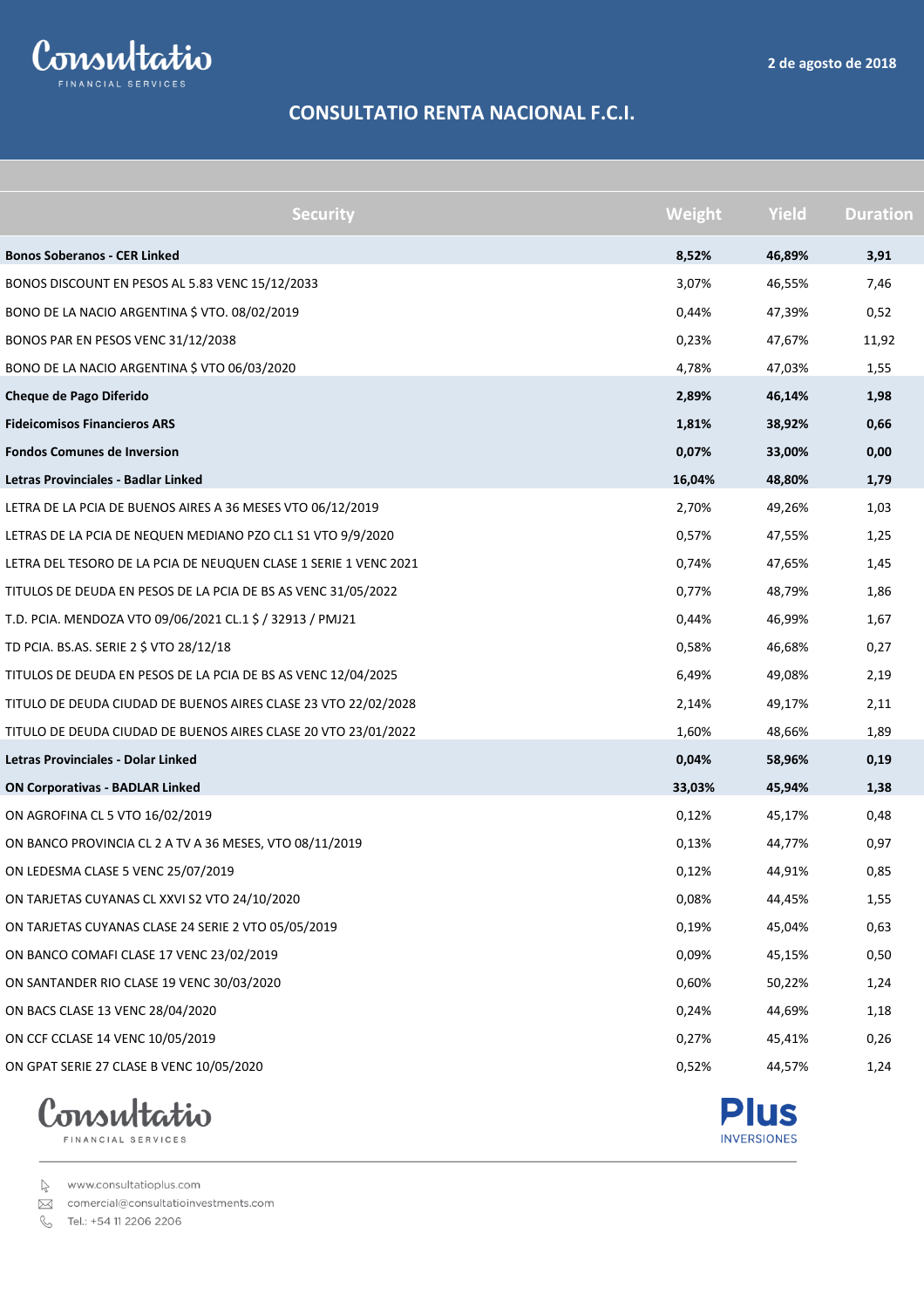| ON BANCO GALICIA CLASE 4 VENC 18/05/2020                                 | 1,31% | 48,17% | 1,25 |
|--------------------------------------------------------------------------|-------|--------|------|
| ON BANCO COMAFI 18 CLASE A VENC 18/02/2020                               | 0,17% | 44,56% | 1,26 |
| ON AGROMETAL CLASE 1 VENC 24/11/2018                                     | 0,13% | 45,36% | 0,29 |
| ON MILICIC SERIE 4 VENC 06/06/2019                                       | 0,13% | 45,20% | 0,44 |
| ON TARJETAS CUYANAS CL 28 SERIE II VTO 09/06/2021                        | 0,39% | 44,96% | 0,73 |
| ON ALBANESI CLASE III \$ VTO 15/06/2021 / LSC3O                          | 0,09% | 44,30% | 1,64 |
| ON BANCO SUPERVIELLE CL A BADLAR 4.50% \$ VTO 09/08/2020                 | 3,08% | 44,58% | 1,25 |
| ON CENTRAL TERMICA ROCA 4 VTO 24-07-2021                                 | 0,40% | 44,28% | 1,81 |
| ON YPF SERIE 34 VENC 24/09/2024                                          | 1,10% | 44,18% | 1,80 |
| ON YPF CLASE 17 SIMPLES \$ VTO 30/04/2020                                | 1,92% | 44,80% | 1,00 |
| ON YPF CLASE 43 VTO 21/10/2023                                           | 1,49% | 43,98% | 2,12 |
| ON YPF CLASE 29 VENC 07/03/2020                                          | 0,58% | 44,81% | 0,91 |
| ON GENERACION MEDITERRANEA CLASE 8 VTO 29/08/2021                        | 0,19% | 44,97% | 0,71 |
| ON YPF CLASE 41 VENC 24/09/2020                                          | 2,72% | 44,86% | 0,83 |
| ON HIPOTECARIO CLASE 48 VTO 07/11/2022                                   | 0,31% | 50,52% | 1,85 |
| ON BANCO CIUDAD - CLASE 13                                               | 0,44% | 44,88% | 0,83 |
| ON BANCO CIUDAD CLASE 16 VTO 05/12/2022                                  | 1,65% | 44,06% | 1,96 |
| ON BANCO COMAFI CLASE 20 VTO 06/06/2019                                  | 0,13% | 44,97% | 0,72 |
| ON BANCO ITAU ARGENTINA SERIE 23 VTO 21/12/2020                          | 0,41% | 44,36% | 1,55 |
| ON BANCO SUPERVIELLE CLASE C VTO 22/12/2021                              | 0,49% | 44,32% | 1,72 |
| ON ROMBO CIA FINANCIERA SERIE 41 VTO 29/01/2021                          | 0,20% | 44,44% | 1,56 |
| ON YPF CLASE 50 VTO 07/07/2020                                           | 2,05% | 44,55% | 1,39 |
| ON BANCO GALICIA CLASE III VTO 17/02/2020                                | 2,70% | 44,65% | 1,14 |
| ON TARJETA NARANJA CLASE 37 VENC 11/04/2022                              | 6,10% | 50,45% | 1,60 |
| Titulos de Deuda Bco. Provincia Clase VIII Tasa Variable Vto. 18/04/2022 | 0,78% | 44,15% | 1,98 |
| ON BANCO GALICIA CLASE 5 SERIE II VTO. 26/04/2021                        | 1,72% | 44,32% | 1,74 |
| <b>ON Corporativas - Fixed Rate</b>                                      | 3,36% | 28,48% | 2,44 |
| ON YPF CLASE 52 VENC 09/05/2022                                          | 2,59% | 23,23% | 2,99 |
| ON BANCO HSBC 2017 - CLASE VI VTO 07-06-2019                             | 0,24% | 40,28% | 0,79 |
| ON PSA FINANCE ARGENTINA SERIE 25 VTO 01/09/2019                         | 0,10% | 41,96% | 0,49 |
| ON BANCO SANTANDER CLASE 22 VTO 23/02/2019                               | 0,43% | 50,45% | 0,56 |
| <b>ON Corporativas - USD</b>                                             | 1,86% | 42,15% | 1,10 |
| ON GENERACION MEDITERRANEA CL 6 VTO 16/02/2020 USD                       | 0,33% | 43,67% | 1,44 |
| ON JOHN DEERE CLASE IX VTO 22/12/2019                                    | 0,42% | 42,07% | 1,33 |
| ON LOS GROBO CLASE VII VENC 09/05/2019                                   | 0,74% | 42,00% | 0,74 |
| ON LIAG ARGENTINA SERIE VIII CLASE 2 VENC 23/11/2019                     | 0,37% | 41,19% | 1,27 |
| <b>Otros</b>                                                             | 6,65% | 0,00%  | 0,00 |
| <b>Bonos Soberanos - Badlar Linked</b>                                   | 1,31% | 43,75% | 1,86 |





comercial@consultatioinvestments.com

& Tel.: +54 11 2206 2206

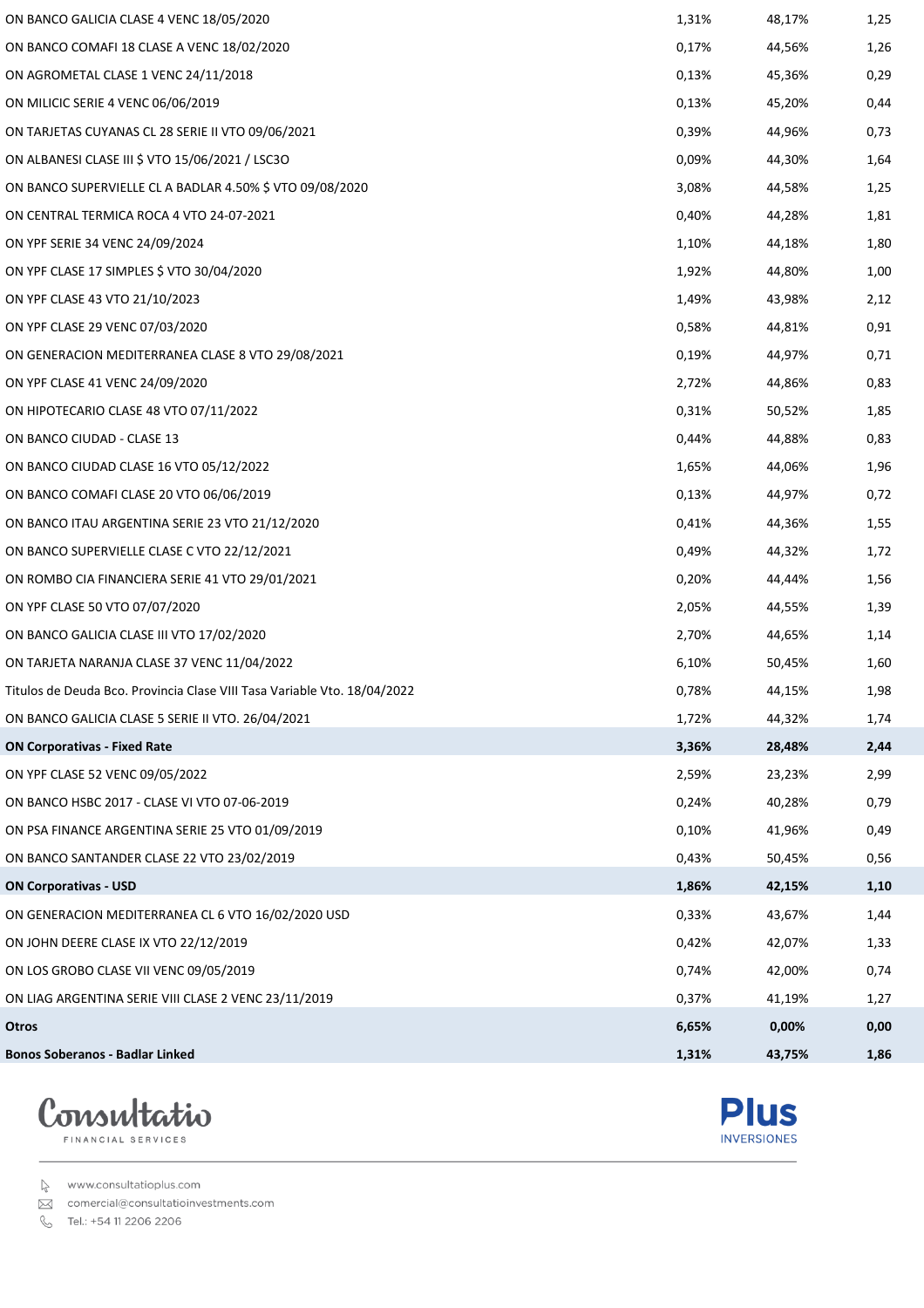| <b>Bonos Soberanos - Fixed Rate</b>                 | 2,97%   | 41,56% | 0,13 |
|-----------------------------------------------------|---------|--------|------|
| <b>ON Corporativas - TM20 Linked</b>                | 1,95%   | 44,09% | 1,63 |
| ON CORDIAL CIA FINANCIERA CLASE 16 VENC. 22/11/2019 | 0,17%   | 44,76% | 0,99 |
| ON BANCO HSBC 2017 - CLASE VII VTO 07-12-2020       | 0,08%   | 44,34% | 1,62 |
| ON BANCOR SERIE II VTO 18/12/2020                   | 0,16%   | 44,38% | 1,53 |
| ON FCA CIA FINANCIERA CLASE 14 VTO 16/12/2019       | 0,09%   | 38,56% | 0,91 |
| ON BANCO SANTANDER CLASE 21 VTO 26/01/2022          | 0,77%   | 44,19% | 1,94 |
| ON PSA FINANCE ARGENTINA SERIE 26 VTO 03/02/2020    | 0,10%   | 44,79% | 1,03 |
| ON BANCO HSBC 2018 - CLASE IX VTO 27/09/2019        | 0,56%   | 44,37% | 1,65 |
| Letra del Tesoro en ARS                             | 19,49%  | 39,46% | 0,14 |
| LETRAS DEL TESORO EN PESOS CON VTO. 12-10-2018      | 5,21%   | 37,81% | 0,19 |
| LETRA DEL TESORO \$ VTO 14/09/2018                  | 14,28%  | 40,07% | 0,12 |
| <b>Total general</b>                                | 100,00% | 41,41% | 1,33 |





comercial@consultatioinvestments.com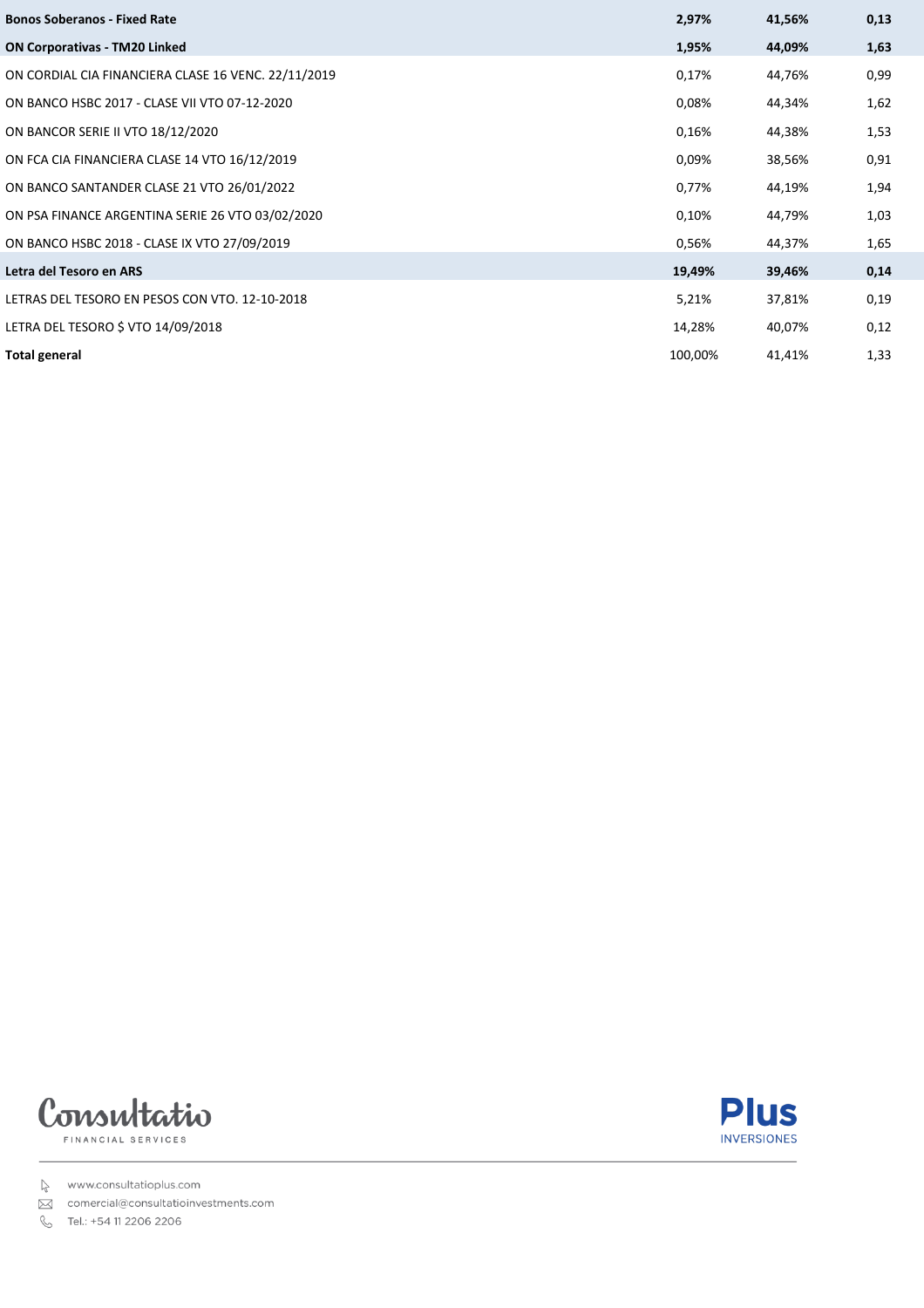**Plus INVERSIONES** 



# **CONSULTATIO RENTA LOCAL F.C.I.**

| <b>Bonos Soberanos - CER Linked</b>                                            | 9,32%<br>47,03% |       |
|--------------------------------------------------------------------------------|-----------------|-------|
|                                                                                |                 | 3,68  |
| BONOS DISCOUNT EN PESOS AL 5.83 VENC 15/12/2033<br>2,28%                       | 46,55%          | 7,46  |
| 0,30%<br><b>BONO CUASIPAR CUAP ARS</b>                                         | 47,82%          | 11,92 |
| BONO DE LA NACIO ARGENTINA \$ VTO. 08/02/2019<br>0,89%                         | 47,39%          | 0,52  |
| BONOS PAR EN PESOS VENC 31/12/2038<br>0,22%                                    | 47,67%          | 11,92 |
| BONO DE LA NACIO ARGENTINA \$ VTO 06/03/2020<br>4,87%                          | 47,03%          | 1,55  |
| 0,76%<br>BONCER 2023 - BONO DEL TESORO DE LA NAC ARG VTO 06/03/2023            | 47,49%          | 4,11  |
| 0,86%<br>Cheque de Pago Diferido                                               | 45,50%          | 1,41  |
| <b>Fideicomisos Financieros ARS</b><br>1,54%                                   | 39,06%          | 0,58  |
| <b>Fondos Comunes de Inversion</b><br>0,45%                                    | 33,00%          | 0,00  |
| Letras Provinciales - Badlar Linked<br>23,59%                                  | 48,97%          | 1,98  |
| LETRA DE LA PCIA DE BUENOS AIRES A 36 MESES VTO 06/12/2019<br>2,44%            | 49,26%          | 1,03  |
| LETRAS DE LA PCIA DE NEQUEN MEDIANO PZO CL1 S1 VTO 9/9/2020<br>0,36%           | 47,55%          | 1,25  |
| 0,42%<br>LETRA DEL TESORO DE LA PCIA DE NEUQUEN CLASE 1 SERIE 1 VENC 2021      | 47,65%          | 1,45  |
| 0,83%<br>TITULOS DE DEUDA EN PESOS DE LA PCIA DE BS AS VENC 31/05/2022         | 48,79%          | 1,86  |
| T.D. PCIA. MENDOZA VTO 09/06/2021 CL.1 \$ / 32913 / PMJ21<br>0,56%             | 46,99%          | 1,67  |
| TITULOS DE DEUDA EN PESOS DE LA PCIA DE BS AS VENC 12/04/2025<br>12,77%        | 49,08%          | 2,19  |
| 0,12%<br>TITULOS DE DEUDA PUBLICA CLASE 22 A TASA VARIABLE CON VENC 29/03/2024 | 48,31%          | 2,13  |
| TITULO DE DEUDA CIUDAD DE BUENOS AIRES CLASE 23 VTO 22/02/2028<br>4,14%        | 49,17%          | 2,11  |
| TITULO DE DEUDA CIUDAD DE BUENOS AIRES CLASE 20 VTO 23/01/2022<br>1,95%        | 48,66%          | 1,89  |
| Letras Provinciales - Dolar Linked<br>1,62%                                    | 48,21%          | 0,49  |
| PUO19 BONO PARA EL DESARROLLO E INFRAESTRUCTURA DEL CHUBUT - CLASE I<br>0,91%  | 48,03%          | 0,70  |
| Título de Deuda Pcia Mendoza III usd link 2018<br>0,33%                        | 42,32%          | 0,25  |
| TITULOS DE DEUDA DE NEUQUEN GARANTIZADOS CLASE 2 SERIE I<br>0,17%              | 58,96%          | 0,19  |
| Títulos de Deuda Pcia Mendoza II usd link 2018<br>0,22%                        | 49,47%          | 0,24  |
| <b>ON Corporativas - BADLAR Linked</b><br>29,46%                               | 46,52%          | 1,53  |
| ON AGROFINA CL 5 VTO 16/02/2019<br>0,10%                                       | 45,17%          | 0,48  |
| ON BANCO PROVINCIA CL 2 A TV A 36 MESES, VTO 08/11/2019<br>0,07%               | 44,77%          | 0,97  |
| ON LEDESMA CLASE 5 VENC 25/07/2019<br>0,05%                                    | 44,91%          | 0,85  |
| 0,68%<br>ON PAN AMERICAN ENERGY CLASE 8 VTO 10/12/2020                         | 48,18%          | 1,54  |



www.consultatioplus.com

⊠ comercial@consultatioinvestments.com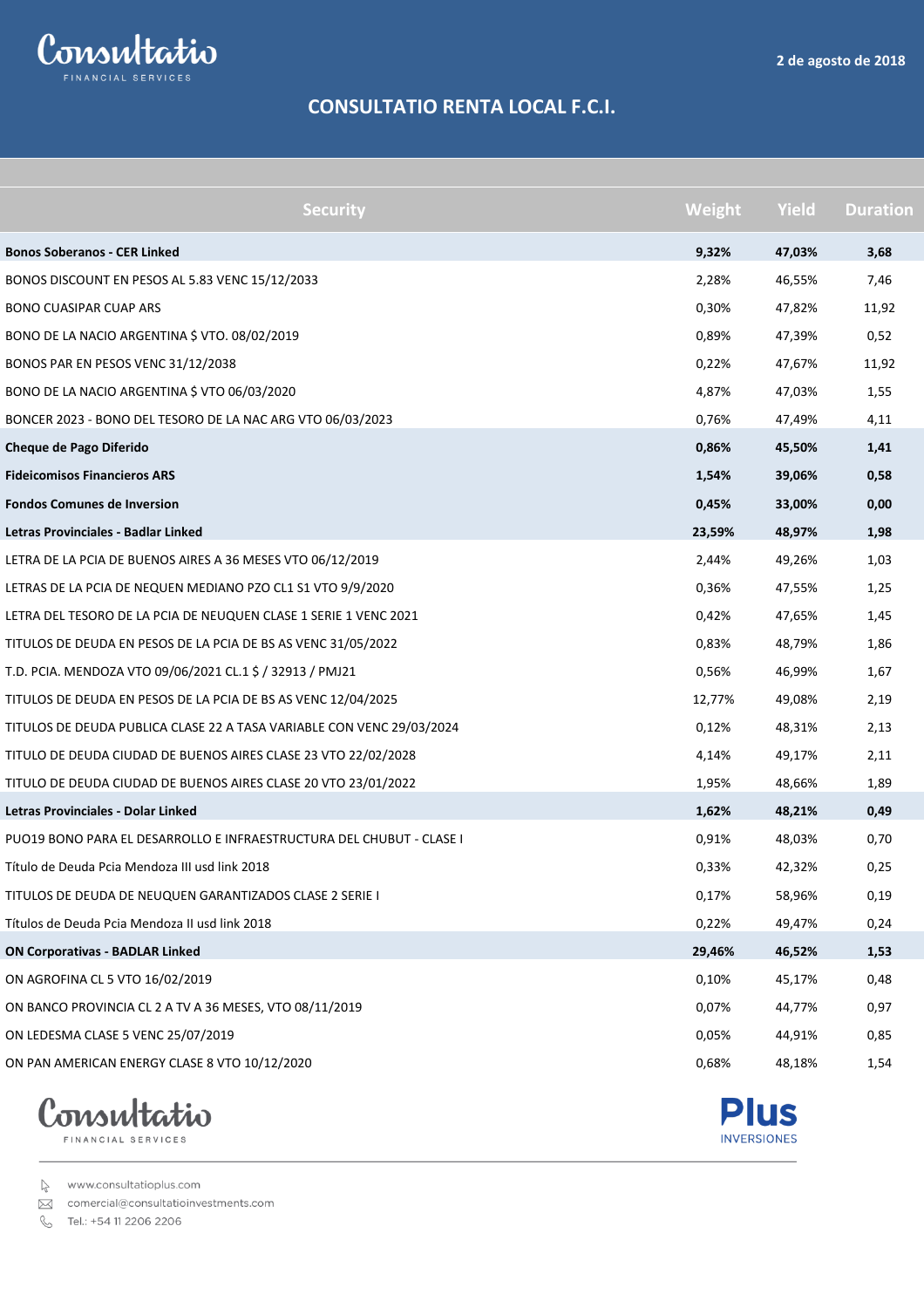| ON TARJETAS CUYANAS CL XXVI S2 VTO 24/10/2020                            | 0,05% | 44,45% | 1,55 |
|--------------------------------------------------------------------------|-------|--------|------|
| ON TARJETAS CUYANAS CLASE 24 SERIE 2 VTO 05/05/2019                      | 0,14% | 45,04% | 0,63 |
| ON BANCO COMAFI CLASE 17 VENC 23/02/2019                                 | 0,04% | 45,15% | 0,50 |
| ON SANTANDER RIO CLASE 19 VENC 30/03/2020                                | 0,70% | 50,22% | 1,24 |
| ON BACS CLASE 13 VENC 28/04/2020                                         | 0,10% | 44,69% | 1,18 |
| ON CCF CCLASE 14 VENC 10/05/2019                                         | 0,12% | 45,41% | 0,26 |
| ON GPAT SERIE 27 CLASE B VENC 10/05/2020                                 | 0,22% | 44,57% | 1,24 |
| ON BANCO GALICIA CLASE 4 VENC 18/05/2020                                 | 1,08% | 48,17% | 1,25 |
| ON BANCO COMAFI 18 CLASE A VENC 18/02/2020                               | 0,07% | 44,56% | 1,26 |
| ON AGROMETAL CLASE 1 VENC 24/11/2018                                     | 0,05% | 45,36% | 0,29 |
| ON MILICIC SERIE 4 VENC 06/06/2019                                       | 0,06% | 45,20% | 0,44 |
| ON TARJETAS CUYANAS CL 28 SERIE II VTO 09/06/2021                        | 0,17% | 44,96% | 0,73 |
| ON ALBANESI CLASE III \$ VTO 15/06/2021 / LSC3O                          | 0,07% | 44,30% | 1,64 |
| ON ARCOR CLASE 11 VENC 03/05/2021                                        | 0,07% | 44,30% | 1,62 |
| ON BANCO SUPERVIELLE CL A BADLAR 4.50% \$ VTO 09/08/2020                 | 1,86% | 44,58% | 1,25 |
| ON CENTRAL TERMICA ROCA 4 VTO 24-07-2021                                 | 0,17% | 44,28% | 1,81 |
| ON YPF SERIE 34 VENC 24/09/2024                                          | 2,36% | 44,18% | 1,80 |
| ON YPF CLASE 17 SIMPLES \$ VTO 30/04/2020                                | 1,20% | 44,80% | 1,00 |
| ON YPF CLASE 43 VTO 21/10/2023                                           | 2,83% | 43,98% | 2,12 |
| ON YPF CLASE 29 VENC 07/03/2020                                          | 0,49% | 44,81% | 0,91 |
| ON GENERACION MEDITERRANEA CLASE 8 VTO 29/08/2021                        | 0,12% | 44,97% | 0,71 |
| ON YPF CLASE 41 VENC 24/09/2020                                          | 0,20% | 44,86% | 0,83 |
| ON HIPOTECARIO CLASE 48 VTO 07/11/2022                                   | 3,95% | 50,52% | 1,85 |
| ON BANCO CIUDAD - CLASE 13                                               | 0,45% | 44,88% | 0,83 |
| ON BANCO CIUDAD CLASE 16 VTO 05/12/2022                                  | 1,10% | 44,06% | 1,96 |
| ON BANCO COMAFI CLASE 20 VTO 06/06/2019                                  | 0,13% | 44,97% | 0,72 |
| ON BANCO ITAU ARGENTINA SERIE 23 VTO 21/12/2020                          | 0,71% | 44,36% | 1,55 |
| ON BANCO SUPERVIELLE CLASE C VTO 22/12/2021                              | 0,59% | 44,32% | 1,72 |
| ON BBVA CLASE 24 VTO 27/12/2020                                          | 0,26% | 44,43% | 1,57 |
| ON ROMBO CIA FINANCIERA SERIE 42 VTO 29/01/2022                          | 0,17% | 49,52% | 1,81 |
| ON ROMBO CIA FINANCIERA SERIE 41 VTO 29/01/2021                          | 0,19% | 44,44% | 1,56 |
| ON YPF CLASE 50 VTO 07/07/2020                                           | 1,31% | 44,55% | 1,39 |
| ON BANCO GALICIA CLASE III VTO 17/02/2020                                | 1,59% | 44,65% | 1,14 |
| ON TARJETA NARANJA CLASE 37 VENC 11/04/2022                              | 3,91% | 50,45% | 1,60 |
| Titulos de Deuda Bco. Provincia Clase VIII Tasa Variable Vto. 18/04/2022 | 0,50% | 44,15% | 1,98 |
| ON BANCO GALICIA CLASE 5 SERIE II VTO. 26/04/2021                        | 1,00% | 44,32% | 1,74 |
| ON CANJE IMPSA PAR CLASE 3 EN PESOS VENC 30/12/2031                      | 0,00% | 35,03% | 0,00 |
| ON GPAT SERIE XXVIII CLASE A                                             | 0,54% | 49,77% | 0,38 |



↓<br>△ comercial@consultatioinvestments.com

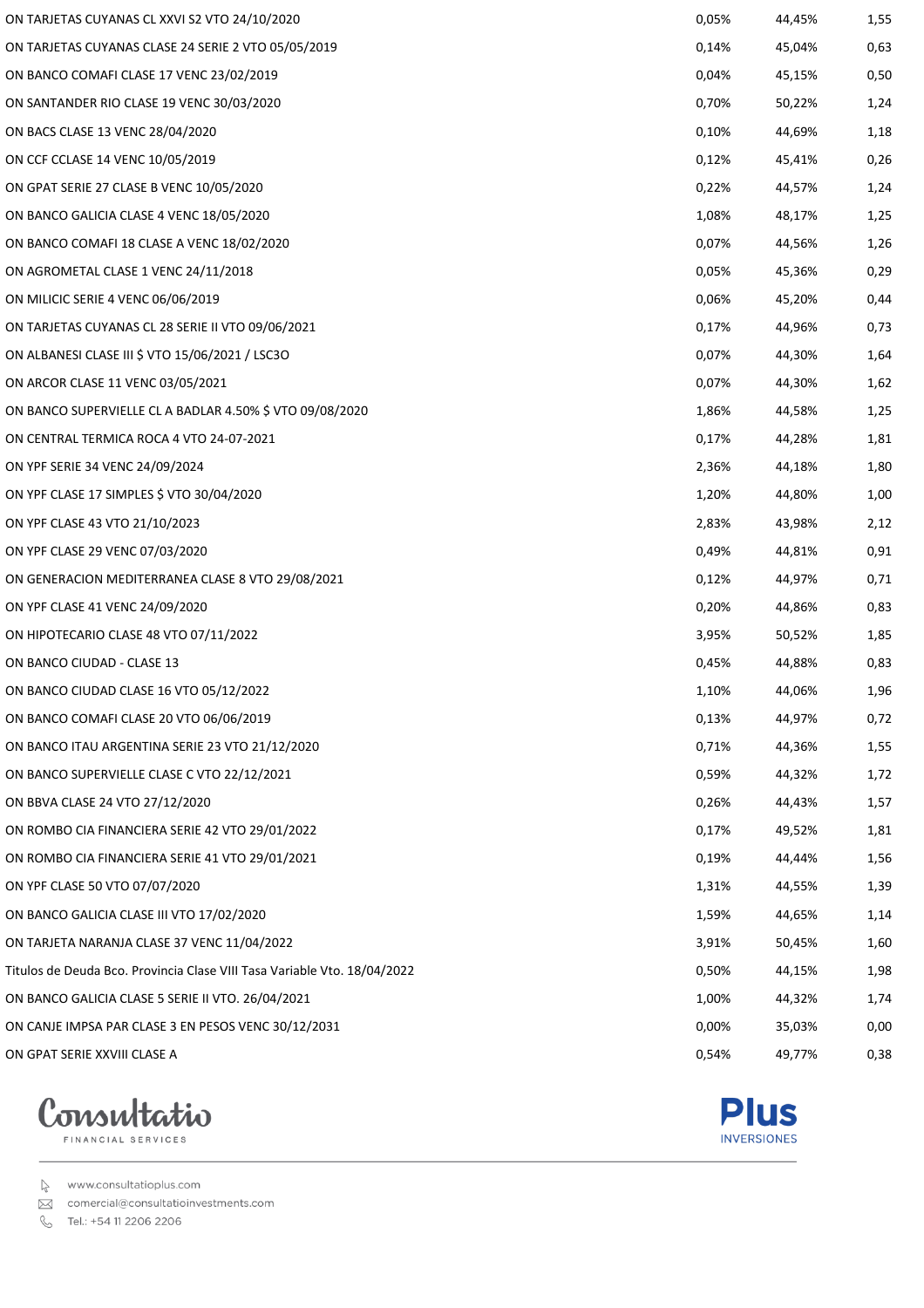| <b>ON Corporativas - Dolar Linked</b>                       | 0,27%   | 48,64% | 1,31 |
|-------------------------------------------------------------|---------|--------|------|
| ON BANCO SUPERVIELLE CLASE 3 VTO 20/08/2020                 | 0,18%   | 52,19% | 1,87 |
| ON GENNEIA CLASE 14 VTO 08/10/2018                          | 0,09%   | 41,44% | 0,18 |
| <b>ON Corporativas - Fixed Rate</b>                         | 3,25%   | 29,60% | 2,28 |
| ON YPF CLASE 52 VENC 09/05/2022                             | 2,26%   | 23,23% | 2,99 |
| ON BANCO HSBC 2017 - CLASE VI VTO 07-06-2019                | 0,54%   | 40,28% | 0,79 |
| ON PSA FINANCE ARGENTINA SERIE 25 VTO 01/09/2019            | 0,09%   | 41,96% | 0,49 |
| ON BANCO SANTANDER CLASE 22 VTO 23/02/2019                  | 0,36%   | 50,45% | 0,56 |
| <b>ON Corporativas - USD</b>                                | 1,14%   | 42,16% | 1,03 |
| ON AGROFINA CL 6 VTO 16/02/19 USD                           | 0,17%   | 42,31% | 0,53 |
| ON GENERACION MEDITERRANEA CL 6 VTO 16/02/2020 USD          | 0,25%   | 43,67% | 1,44 |
| ON JOHN DEERE CLASE IX VTO 22/12/2019                       | 0,22%   | 42,07% | 1,33 |
| ON LOS GROBO CLASE VII VENC 09/05/2019                      | 0,31%   | 42,00% | 0,74 |
| ON LIAG ARGENTINA SERIE VIII CLASE 2 VENC 23/11/2019        | 0,16%   | 41,19% | 1,27 |
| ON CANJE IMPSA PAR CLASE 1 EN USD VENC 30/12/2031           | 0,02%   | 35,03% | 0,00 |
| Otros                                                       | 2,28%   | 0,00%  | 0,00 |
| <b>Bonos Soberanos - Badlar Linked</b>                      | 2,82%   | 43,77% | 1,86 |
| BONOS CONSOLIDACION PR15 VENC 04/10/2022                    | 1,13%   | 45,44% | 1,64 |
| BONO NACION ARG. \$ BADLAR + 200 VTO 03/04/2022- BONAR 2022 | 1,69%   | 42,65% | 2,00 |
| <b>Bonos Soberanos - Fixed Rate</b>                         | 1,34%   | 41,56% | 0,13 |
| <b>ON Corporativas - TM20 Linked</b>                        | 1,83%   | 44,12% | 1,52 |
| ON CORDIAL CIA FINANCIERA CLASE 16 VENC. 22/11/2019         | 0,17%   | 44,76% | 0,99 |
| ON BANCO HSBC 2017 - CLASE VII VTO 07-12-2020               | 0,07%   | 44,34% | 1,62 |
| ON BANCOR SERIE II VTO 18/12/2020                           | 0,21%   | 44,38% | 1,53 |
| ON FCA CIA FINANCIERA CLASE 14 VTO 16/12/2019               | 0,10%   | 38,56% | 0,91 |
| ON BBVA CLASE 23 VTO 27/12/2019                             | 0,27%   | 44,75% | 1,09 |
| ON BANCO SANTANDER CLASE 21 VTO 26/01/2022                  | 0,59%   | 44,19% | 1,94 |
| ON PSA FINANCE ARGENTINA SERIE 26 VTO 03/02/2020            | 0,09%   | 44,79% | 1,03 |
| ON BANCO HSBC 2018 - CLASE IX VTO 27/09/2019                | 0,34%   | 44,37% | 1,65 |
| Letra del Tesoro en ARS                                     | 20,22%  | 38,95% | 0,14 |
| LETRAS DEL TESORO EN PESOS CON VTO. 12-10-2018              | 6,22%   | 37,81% | 0,19 |
| LETRA DEL TESORO \$ VTO 14/09/2018                          | 12,95%  | 40,07% | 0,12 |
| LETRAS DEL TESORO EN PESOS CON VTO. 14-09-2018              | 1,05%   | 31,95% | 0,12 |
| <b>Total general</b>                                        | 100,00% | 44,43% | 1,49 |



**Plus INVERSIONES** 

www.consultatioplus.com

comercial@consultatioinvestments.com

& Tel.: +54 11 2206 2206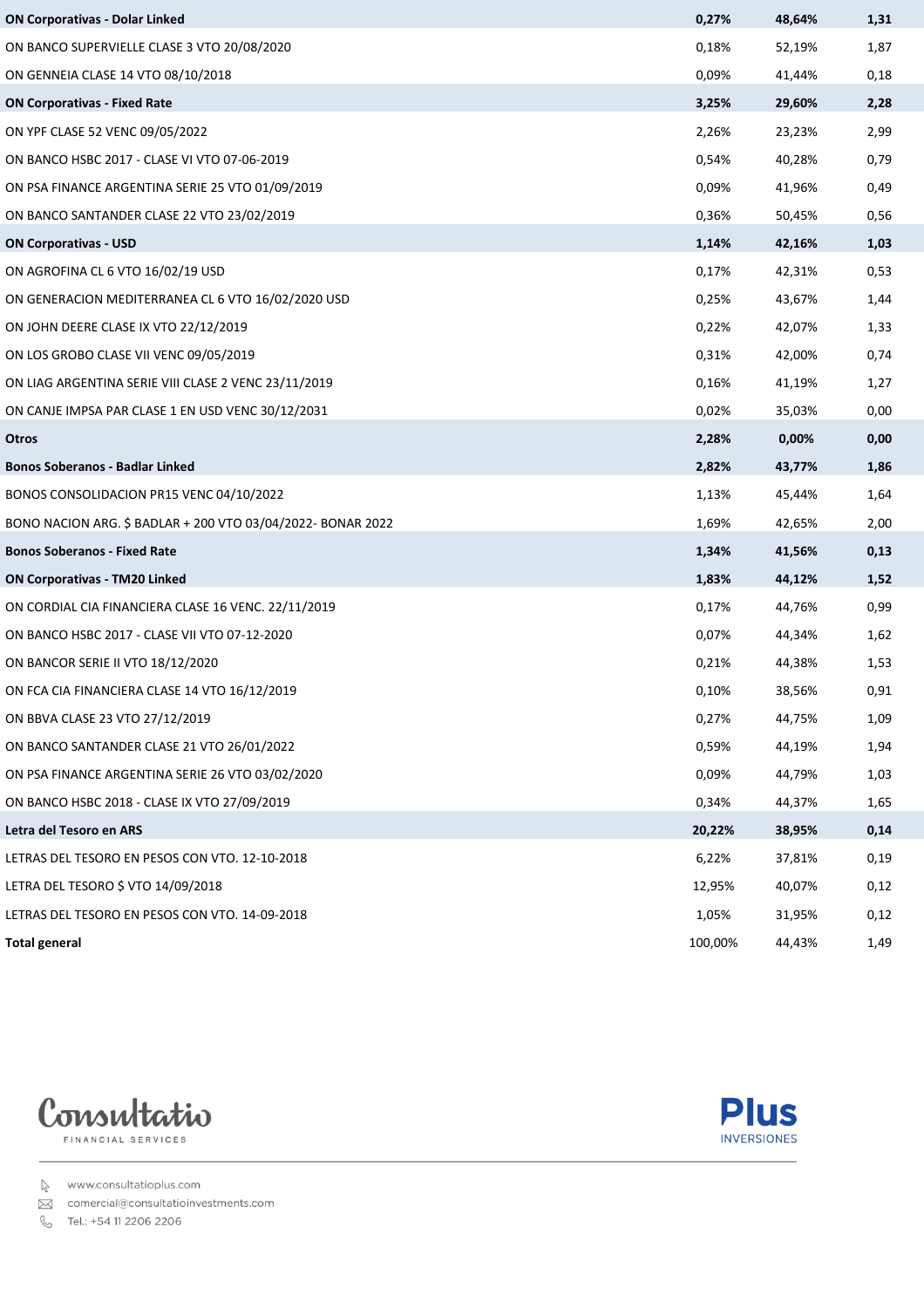

#### **CONSULTATIO ABIERTO PYMES F.C.I.**

| <b>Security</b>                                                | Weight | <b>Yield</b> | <b>Duration</b> |
|----------------------------------------------------------------|--------|--------------|-----------------|
| <b>Bonos Soberanos - CER Linked</b>                            | 5,57%  | 47,33%       | 1,2             |
| BONOS CONSOLIDACION PESOS 6 TA.S. 2% ESC                       | 1,49%  | 47,41%       | 2,5             |
| BONO DE LA NACIO ARGENTINA \$ VTO. 08/02/2019                  | 3,10%  | 47,39%       | 0,5             |
| BONO DE LA NACIO ARGENTINA \$ VTO 06/03/2020                   | 0,98%  | 47,03%       | 1,6             |
| Cheque de Pago Diferido                                        | 71,43% | 36,83%       | 0,6             |
| <b>Fideicomisos Financieros ARS</b>                            | 0,92%  | 40,00%       | 0,7             |
| <b>Fondos Comunes de Inversion</b>                             | 0,31%  | 33,00%       | 0,0             |
| Letras Provinciales - Badlar Linked                            | 1,07%  | 49,16%       | 1,9             |
| LETRA DE LA PCIA DE BUENOS AIRES A 36 MESES VTO 06/12/2019     | 0,29%  | 49,26%       | 1,0             |
| TITULOS DE DEUDA EN PESOS DE LA PCIA DE BS AS VENC 12/04/2025  | 0,47%  | 49,08%       | 2,2             |
| TITULO DE DEUDA CIUDAD DE BUENOS AIRES CLASE 23 VTO 22/02/2028 | 0,31%  | 49,17%       | 2,1             |
| <b>ON Corporativas - BADLAR Linked</b>                         | 2,09%  | 45,20%       | 0,5             |
| ON ALGABO SA SERIE 1 CLASE 1 VTO 27/8/2018                     | 0,00%  | 45,70%       | 0,1             |
| ON ALGABO SA SERIE 1 CLASE 2 VTO 27/8/2018                     | 0,00%  | 45,70%       | 0,1             |
| ON INVAP CLASE 3 VTO 21/10/2020                                | 0,14%  | 44,80%       | 0,9             |
| ON PYME PLASTICOS DISE CLASE 3 VTO 18/12/2018                  | 0,01%  | 45,30%       | 0,4             |
| ON PYME PLURAL COOP CLASE 2 VTO 10/09/2019                     | 0,02%  | 45,13%       | 0,5             |
| ON PYME SOUTH MANAGEMENT 10/12/2018                            | 0,00%  | 45,58%       | 0,2             |
| ON PYMES ACTUAL SERIE 4 VTO 26/11/2018                         | 0,00%  | 45,65%       | 0,2             |
| ON PYMES MERANOL EN PESOS CLASE 2 VENC 30/06/2019              | 0,03%  | 45,11%       | 0,6             |
| ON PYMES VARCAM CLASE 1 VENC 11/11/2018                        | 0,00%  | 41,03%       | 0,5             |
| ON ROGIRO ACEROS CLASE 9 VTO 31/10/2018                        | 0,01%  | 45,42%       | 0,2             |
| ON ROGIRO CLASE 11 VTO 30/09/2019                              | 0,09%  | 45,14%       | 0,7             |
| ON SAVANT PHARM SERIE 3 CLASE G VTO 30/9/2018                  | 0,00%  | 45,56%       | 0,2             |
| ON PYMES DEL FABRO HERMANOS Y CIA SA SERIE I VENC 02/05/2019   | 0,01%  | 45,12%       | 0,5             |
| ON ROGIRO CLASE 12 VTO 31/05/2019                              | 0,13%  | 45,25%       | 0,4             |
| ON BICE CLASE 5 VTO 27/12/2018                                 | 1,19%  | 45,30%       | 0,4             |
| ON PYME CNV RED SURCOS SERIE I \$ VTO 27/06/2019               | 0,01%  | 45,32%       | 0,5             |
| ON SICOM SERIE IV VTO 12-09-2020                               | 0,04%  | 44,89%       | 0,8             |



www.consultatioplus.com

⊠ comercial@consultatioinvestments.com

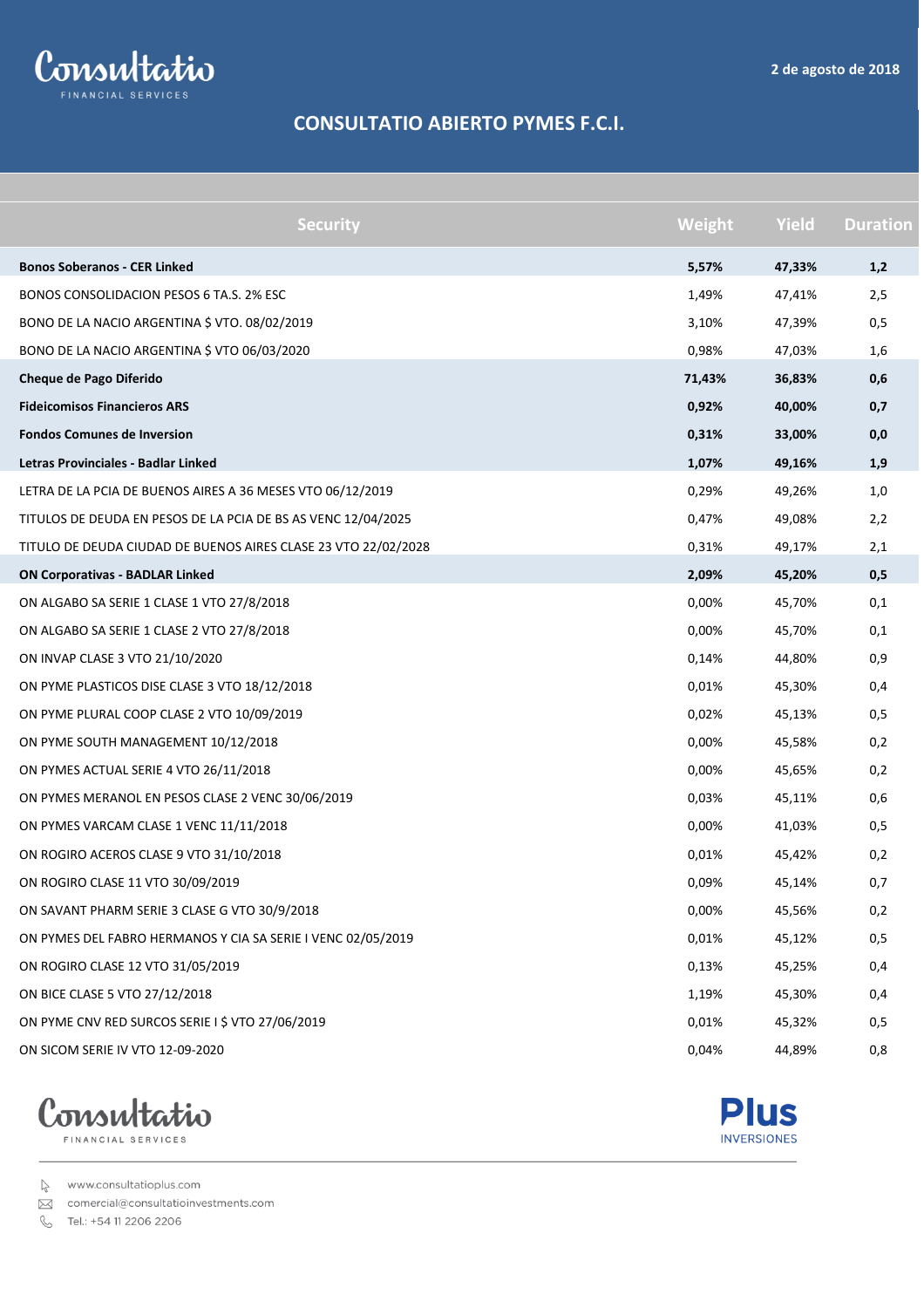| ON INTEGRACION ELECTRICA SUR ARG SA VCP CL 5 VTO 25/09/2018 | 0,08%   | 45,64% | 0,1 |
|-------------------------------------------------------------|---------|--------|-----|
| ON ROGIRO ACEROS CLASE 13 VTO 31/01/2020                    | 0,11%   | 45,08% | 0,7 |
|                                                             |         |        |     |
| ON PYME GARANTIZADA PUERTO LAS PALMAS SA SERIE I            | 0,17%   | 44,89% | 0,8 |
| <b>VCP CATALINAS CLASE II</b>                               | 0,06%   | 45,06% | 0,7 |
| ON CANJE IMPSA PAR CLASE 3 EN PESOS VENC 30/12/2031         | 0,00%   | 35,03% | 0,0 |
| <b>ON Corporativas - Dolar Linked</b>                       | 0,51%   | 43,69% | 1,7 |
| ON PYME ANTA DEL DORADO SERIE 1 VTO. 27/03/2021             | 0,17%   | 42,66% | 1,9 |
| ON PYME TITO DOVIO SA SERIE 1 VTO. 27/04/2021               | 0,34%   | 44,20% | 1,6 |
| <b>ON Corporativas - USD</b>                                | 0,27%   | 42,67% | 0,9 |
| <b>Otros</b>                                                | 4,35%   | 0,00%  | 0,0 |
| <b>Bonos Soberanos - Badlar Linked</b>                      | 0,85%   | 42,65% | 2,0 |
| <b>Bonos Soberanos - Fixed Rate</b>                         | 1,60%   | 41,56% | 0,1 |
| Letra del Tesoro en ARS                                     | 11,03%  | 39,65% | 0,1 |
| LETRAS DEL TESORO EN PESOS CON VTO. 12-10-2018              | 2,05%   | 37,81% | 0,2 |
| LETRA DEL TESORO \$ VTO 14/09/2018                          | 8,98%   | 40,07% | 0,1 |
| <b>Total general</b>                                        | 100,00% | 40,40% | 0,6 |





comercial@consultatioinvestments.com

& Tel.: +54 11 2206 2206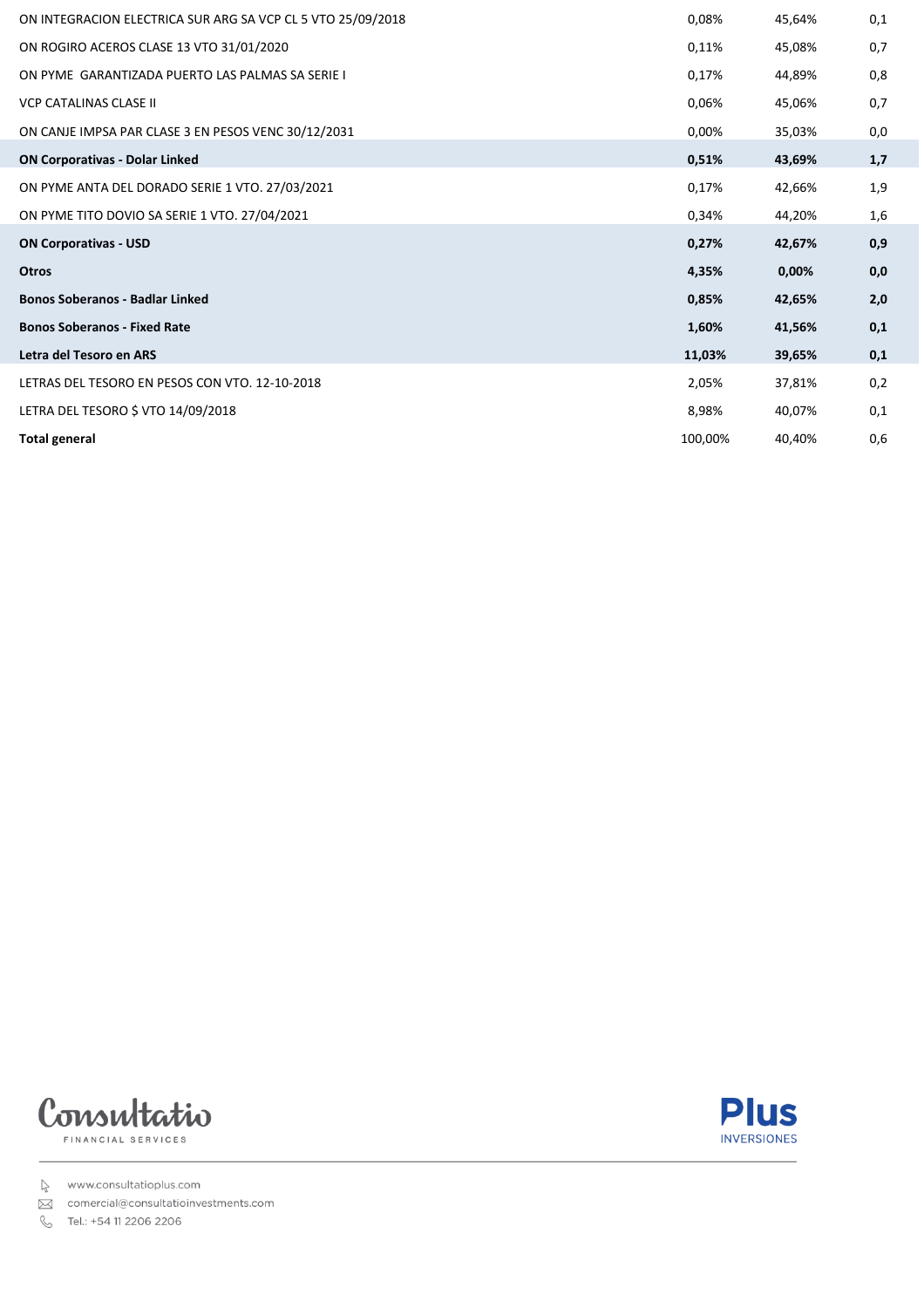

# **CONSULTATIO RENTA DOLARES F.C.I.**

| <b>Security</b>                                       | Weight  | Yield  | <b>Duration</b> |
|-------------------------------------------------------|---------|--------|-----------------|
| <b>Bonos Soberanos - BCS</b>                          | 94,39%  | 38,80% | 0,4             |
| LETRAS DEL TESORO EN DOLARES 455 DIAS VENC 10/08/2018 | 21,08%  | 39,01% | 0,4             |
| LETRAS DEL TESORO EN DOLARES VTO 24/08/2018           | 21,05%  | 38,71% | 0,4             |
| LETRAS DEL TESORO EN DOLARES VENCIMIENTO 14/09/2018   | 26,24%  | 39,01% | 0,4             |
| LETRAS DEL TESORO EN USD VENCIMIENTO 30/11/2018       | 26,03%  | 38,48% | 0,4             |
| <b>Fondos Comunes de Inversion</b>                    | 0,02%   | 33,00% | 0,3             |
| <b>Otros</b>                                          | 5,58%   | 0,00%  | 0,0             |
| <b>Total general</b>                                  | 100,00% | 36,63% | 0,4             |





www.consultatioplus.com

⊠ comercial@consultatioinvestments.com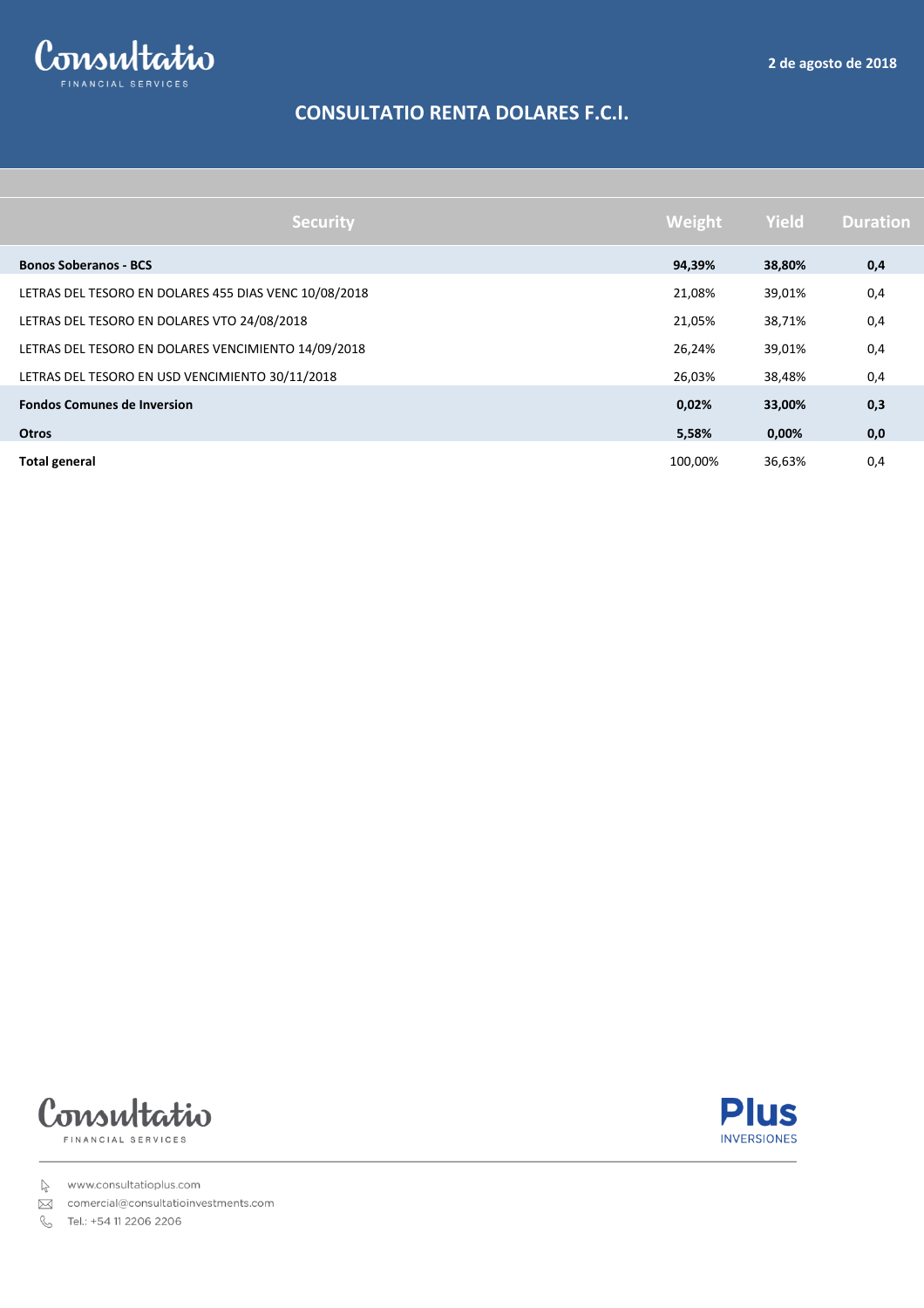

# **CONSULTATIO LIQUIDEZ F.C.I.**

| <b>Security</b>                                           | Weight  | <b>Yield</b> | <b>Duration</b> |
|-----------------------------------------------------------|---------|--------------|-----------------|
| <b>Bonos Soberanos - BCS</b>                              | 92,05%  | 4,63%        | 0,3             |
| LETRAS DEL TESORO EN DOLARES A 455 DIAS VENC 10/08/2018   | 6,85%   | 4,50%        | 0,0             |
| LETRAS DEL TESORO EN DOLARES VTO 28-09-18 A 378 DIAS      | 6,96%   | 4,50%        | 0,2             |
| LETRAS DEL TESORO EN DOLARES VTO 12-10-18 A 364 DIAS      | 3,54%   | 4,05%        | 0,2             |
| LETRAS DEL TESORO EN DOLARES VTO 16-11-18                 | 8,47%   | 4,10%        | 0,3             |
| LETRAS DEL TESORO EN DOLARES 364 DIAS VTO 14/12/2018      | 7,86%   | 4,40%        | 0,4             |
| LETRAS DEL TESORO EN DOLARES VTO 30/11/2018               | 6,90%   | 4,10%        | 0,3             |
| LETRAS DEL TESORO EN DOLARES VTO 14/09/2018               | 6,82%   | 4,50%        | 0,1             |
| LETRAS DEL TESORO EN DOLARES CON VTO. 12-04-2019          | 6,93%   | 6,48%        | 0,7             |
| LETRAS DEL TESORO EN DOLARES VTO 26-10-18                 | 7,11%   | 4,51%        | 0,2             |
| LETRAS DEL TESORO EN DOLARES VTO. 24/08/2018              | 8,98%   | 4,27%        | 0,1             |
| LETRAS DEL TESORO EN DOLARES A 364 DIAS VTO 11/01/2019    | 5,52%   | 5,00%        | 0,4             |
| LETRAS DEL TESORO EN DOLARES A 364 DIAS VENC 25/01/2019   | 6,20%   | 4,80%        | 0,5             |
| LETE DEL TESORO A 196 DIAS VTO 08/02/2019 / LTDF9D        | 3,53%   | 4,80%        | 0,5             |
| BONO INTERNAC. REP. ARG. EN DOLARES 6,25% VTO. 22/04/2019 | 0,74%   | 5,25%        | 0,7             |
| LETRAS DEL TESORO EN DOLARES VTO 22/02/2019               | 5,64%   | 5,00%        | 0,6             |
| LETE DEL TESORO VTO 26/07/2019 / LTDL9D                   | 0,01%   | 5,50%        | 1,0             |
| <b>Otros</b>                                              | 7,95%   | 0,00%        | 0,0             |
| <b>Total general</b>                                      | 100,00% | 4,25%        | 0,3             |





www.consultatioplus.com

⊠ comercial@consultatioinvestments.com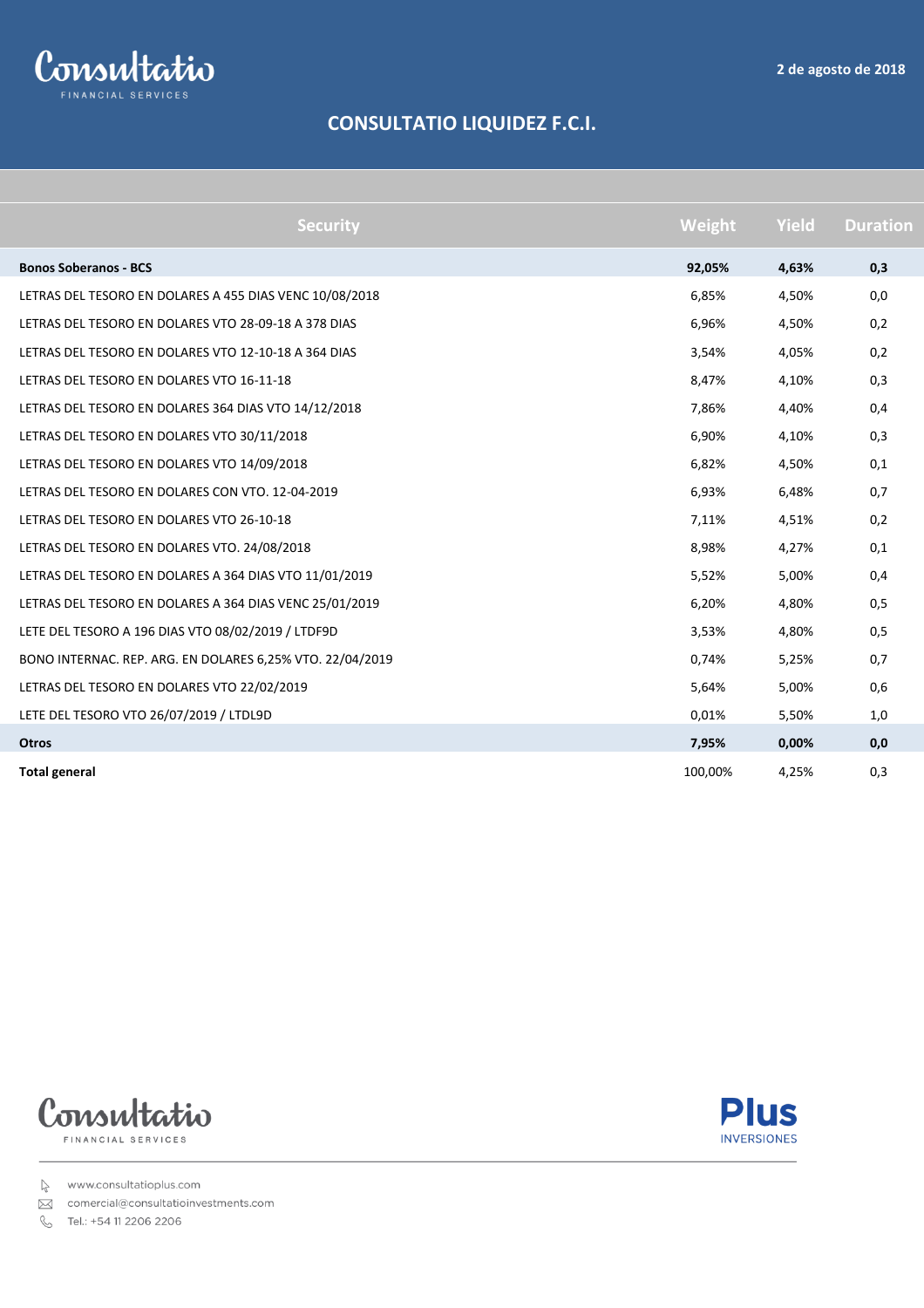

# **CONSULTATIO INCOME FUND F.C.I.**

| <b>Security</b>                                                             | Weight  | <b>Yield</b> | <b>Duration</b> |
|-----------------------------------------------------------------------------|---------|--------------|-----------------|
| <b>Bonos Soberanos - BCS</b>                                                | 56,08%  | 6,14%        | 1,7             |
| AY24D - BONOS DE LA NACION ARG EN DOLARES EST 8,75% 07/05/2024 (BONAR 2024) | 15,97%  | 7,67%        | 2,8             |
| BONOS DE LA NACION ARG EN DOLARES 6 7/8 VTO 22/04/2021                      | 10,90%  | 6,83%        | 2,5             |
| LETRAS DEL TESORO EN DOLARES A 455 DIAS VENC 10/08/2018                     | 10,68%  | 4,50%        | 0,0             |
| LETRAS DEL TESORO EN DOLARES VTO. 24/08/2018                                | 7,79%   | 4,27%        | 0,1             |
| BONOS DE LA NACION ARG EN DOLARES 7.625% VTO22/04/2046                      | 0,71%   | 9,02%        | 10,6            |
| BONO INTERNACIONAL EURO- DOLAR DE LA REP ARG USD 5 5/8 VTO 26/01/2022       | 3,40%   | 7,24%        | 3,2             |
| BONO INTERNAC. REP. ARG. EN USD 6,25% VTO. 22/04/2019                       | 6,63%   | 5,25%        | 0,7             |
| <b>ON Corporativas - USD</b>                                                | 5,63%   | 6,64%        | 4,6             |
| ON AES ARGENTINA GENERACION SA CLASE A VTO. 02/02/2024                      | 5,63%   | 6,64%        | 4,6             |
| <b>Otros</b>                                                                | 4,20%   | 0,00%        | 0,0             |
| <b>Bonos Provinciales - BCS</b>                                             | 34,10%  | 9,25%        | 3,2             |
| BONO PROV BS AS 2021 10.875 VTO 26/01/2021                                  | 11,20%  | 9,06%        | 1,4             |
| PROVINCIA DE BUENOS AIRES 9 1/8 03/16/2024                                  | 3,59%   | 8,97%        | 3,7             |
| PROVINCIA DE BUENOS AIRES 9.95 VENC 09/06/2021                              | 6,88%   | 9,19%        | 2,1             |
| TITULOS DE DEUDA PCIA DE CORDOBA CLASE 1 VENC 27/10/2026                    | 0,56%   | 9,04%        | 3,5             |
| BONO PCIA DE CORDOBA PDCAR 7 VTO 01/08/2027                                 | 4,39%   | 9,65%        | 6,6             |
| BONO PCIA DE CORDOBA PDCAR 7.45 VTO 01/09/2024                              | 7,47%   | 9,50%        | 4,6             |
| <b>Total general</b>                                                        | 100,00% | 6,97%        | 2,3             |





www.consultatioplus.com

⊠ comercial@consultatioinvestments.com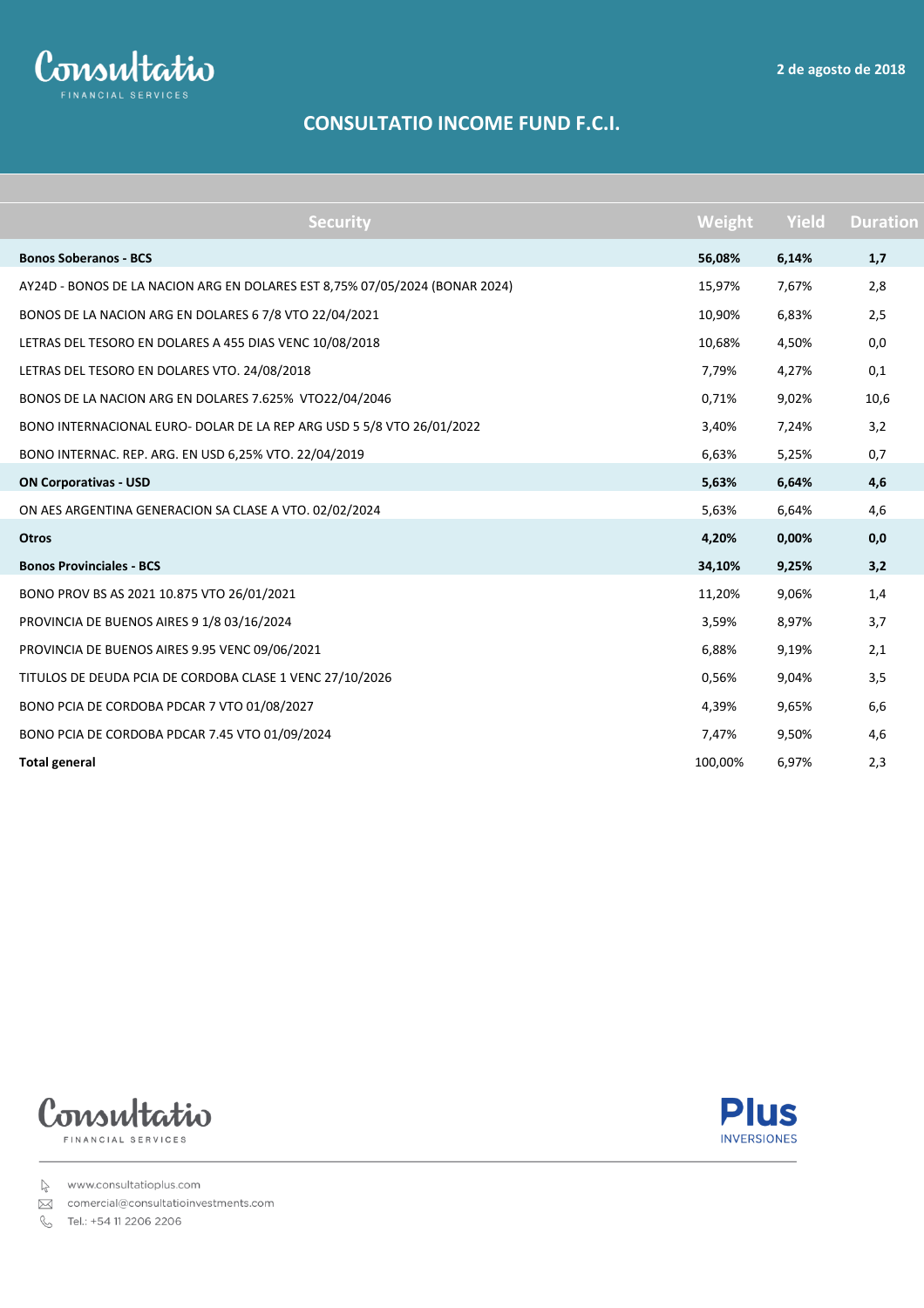

## **CONSULTATIO RENTA FIJA ARGENTINA F.C.I.**

| <b>Security</b>                                                             | Weight  | <b>Yield</b> | <b>Duration</b> |
|-----------------------------------------------------------------------------|---------|--------------|-----------------|
| <b>Bonos Soberanos - BCS</b>                                                | 69,94%  | 41,23%       | 1,6             |
| AY24D - BONOS DE LA NACION ARG EN DOLARES EST 8,75% 07/05/2024 (BONAR 2024) | 25,55%  | 43,23%       | 2,8             |
| BONOS DE LA NACION ARG EN DOLARES 6 7/8 VTO 22/04/2021                      | 8,90%   | 42,11%       | 2,5             |
| BONO INTERNACIONAL EURO- DOLAR DE LA REP ARG USD 5 5/8 VTO 26/01/2022       | 3,43%   | 42,66%       | 3,2             |
| BONO INTERNAC. REP. ARG. EN USD 6,25% VTO. 22/04/2019                       | 9,60%   | 40,01%       | 0,7             |
| LETRAS DEL TESORO EN DOLARES 455 DIAS VENC 10/08/2018                       | 15,34%  | 39,01%       | 0,0             |
| LETRAS DEL TESORO EN DOLARES VTO 24/08/2018                                 | 7,12%   | 38,71%       | 0,1             |
| <b>Fondos Comunes de Inversion</b>                                          | 2,48%   | 33,00%       | 0,0             |
| <b>Letras Provinciales - Dolar Linked</b>                                   | 1,07%   | 48,03%       | 0,7             |
| PUO19 BONO PARA EL DESARROLLO E INFRAESTRUCTURA DEL CHUBUT - CLASE I        | 1,07%   | 48,03%       | 0,7             |
| <b>ON Corporativas - BADLAR Linked</b>                                      | 0,11%   | 44,54%       | 1,3             |
| <b>ON Corporativas - USD</b>                                                | 3,68%   | 42,19%       | 1,0             |
| ON CANJE IMPSA PAR CLASE 1 EN USD VENC 30/12/2031                           | 0,07%   | 35,03%       | 0,0             |
| ON IRSA CLASE 8 VTO 09/09/2019                                              | 3,61%   | 42,33%       | 1,1             |
| <b>Otros</b>                                                                | 2,98%   | 0,00%        | 0,0             |
| <b>Bonos Provinciales - BCS</b>                                             | 19,73%  | 45,17%       | 2,5             |
| BONO PROV BS AS 2021 10.875 VTO 26/01/2021                                  | 10,94%  | 45,08%       | 1,4             |
| PROVINCIA DE BUENOS AIRES 9 1/8 03/16/2024                                  | 3,68%   | 44,95%       | 3,7             |
| PROVINCIA DE BUENOS AIRES 9.95 VENC 09/06/2021                              | 1,56%   | 45,25%       | 2,1             |
| TITULOS DE DEUDA PCIA DE CORDOBA CLASE 1 VENC 27/10/2026                    | 0,42%   | 45,05%       | 3,5             |
| BONO PCIA DE CORDOBA PDCAR 7 VTO 01/08/2027                                 | 0,88%   | 45,86%       | 6,6             |
| BONO PCIA DE CORDOBA PDCAR 7.45 VTO 01/09/2024                              | 2,25%   | 45,66%       | 4,6             |
| <b>Total general</b>                                                        | 100,00% | 40,67%       | 1,7             |





www.consultatioplus.com

⊠ comercial@consultatioinvestments.com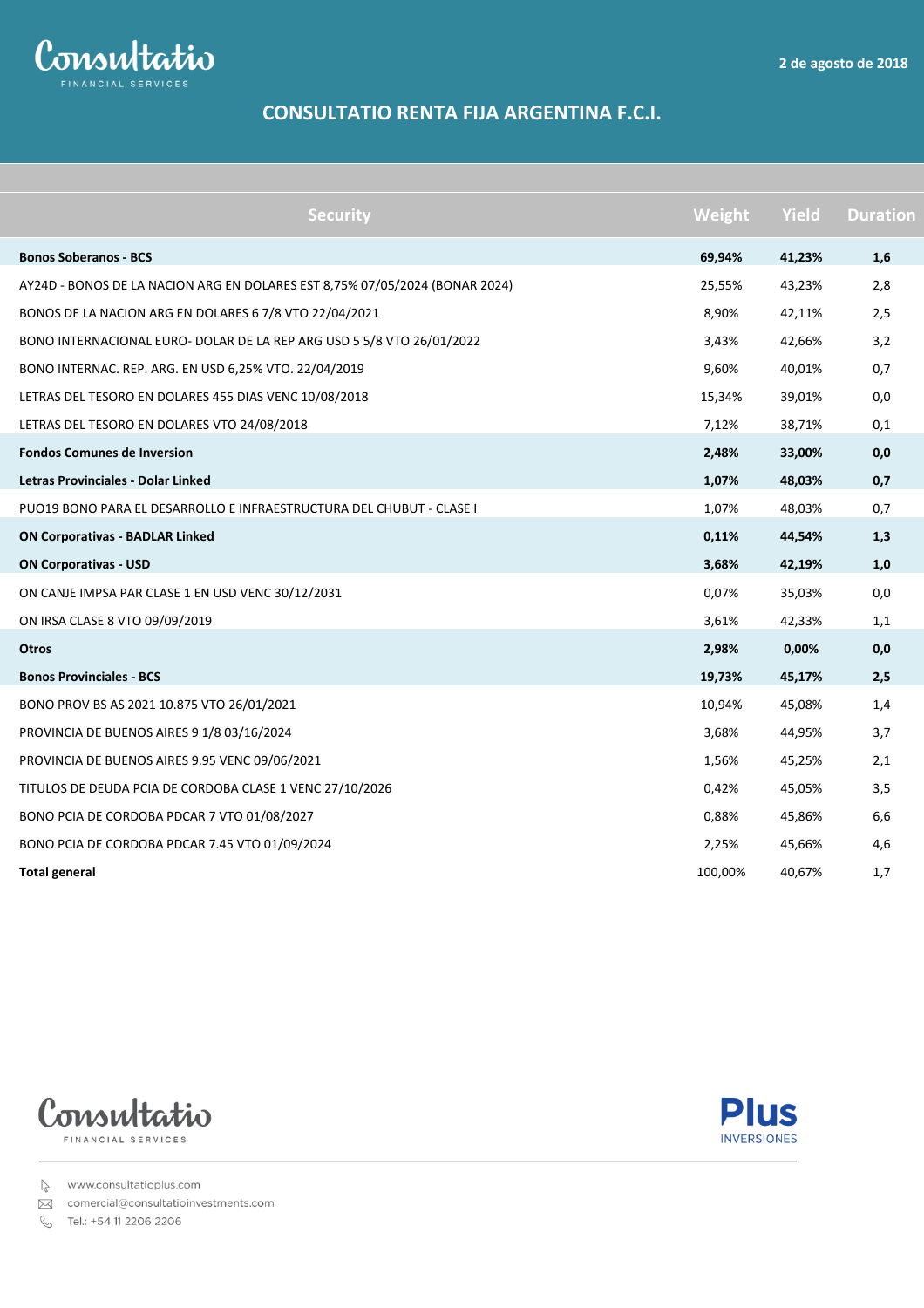

#### **CONSULTATIO DEUDA ARGENTINA F.C.I.**

| <b>Security</b>                                                      | Weight  | <b>Yield</b> | <b>Duration</b> |
|----------------------------------------------------------------------|---------|--------------|-----------------|
| <b>Bonos Soberanos - CER Linked</b>                                  | 48,44%  | 47,32%       | 4,6             |
| BONCER 2021 - BONO DEL TESORO DE LA NAC ARG 2,5% VENC 22/07/2021     | 3,65%   | 46,40%       | 2,9             |
| BONOS DISCOUNT EN PESOS AL 5.83 VENC 15/12/2033                      | 9,11%   | 46,55%       | 7,5             |
| BONO CUASIPAR CUAP ARS                                               | 2,47%   | 47,82%       | 11,9            |
| BONOS GARANTIZADOS CER VENC 04/10/2020                               | 4,28%   | 50,01%       | 1,1             |
| BONO DE LA NACIO ARGENTINA \$ VTO. 08/02/2019                        | 1,33%   | 47,39%       | 0,5             |
| BONOS PAR EN PESOS VENC 31/12/2038                                   | 5,22%   | 47,67%       | 11,9            |
| BONO DE LA NACIO ARGENTINA \$ VTO 06/03/2020                         | 17,21%  | 47,03%       | 1,6             |
| BONCER 2023 - BONO DEL TESORO DE LA NAC ARG VTO 06/03/2023           | 5,17%   | 47,49%       | 4,1             |
| <b>Fondos Comunes de Inversion</b>                                   | 0,67%   | 33,00%       | 0,0             |
| Letras Provinciales - Badlar Linked                                  | 14,91%  | 49,07%       | 1,9             |
| LETRA DE LA PCIA DE BUENOS AIRES A 36 MESES VTO 06/12/2019           | 1,72%   | 49,26%       | 1,0             |
| TITULOS DE DEUDA EN PESOS DE LA PCIA DE BS AS VENC 31/05/2022        | 4,02%   | 48,79%       | 1,9             |
| TITULOS DE DEUDA EN PESOS DE LA PCIA DE BS AS VENC 12/04/2025        | 2,52%   | 49,08%       | 2,2             |
| TITULO DE DEUDA CIUDAD DE BUENOS AIRES CLASE 23 VTO 22/02/2028       | 6,66%   | 49,17%       | 2,1             |
| Letras Provinciales - Dolar Linked                                   | 1,71%   | 49,52%       | 0,6             |
| PUO19 BONO PARA EL DESARROLLO E INFRAESTRUCTURA DEL CHUBUT - CLASE I | 1,47%   | 48,03%       | 0,7             |
| TITULOS DE DEUDA DE NEUQUEN GARANTIZADOS CLASE 2 SERIE I             | 0,23%   | 58,96%       | 0,2             |
| <b>ON Corporativas - BADLAR Linked</b>                               | 12,71%  | 49,89%       | 1,7             |
| ON AGROFINA CL 5 VTO 16/02/2019                                      | 0,23%   | 45,17%       | 0,5             |
| ON YPF CLASE 43 VTO 21/10/2023                                       | 0,99%   | 43,98%       | 2,1             |
| ON HIPOTECARIO CLASE 48 VTO 07/11/2022                               | 6,07%   | 50,52%       | 1,8             |
| ON TARJETA NARANJA CLASE 37 VENC 11/04/2022                          | 5,43%   | 50,45%       | 1,6             |
| <b>ON Corporativas - Fixed Rate</b>                                  | 2,75%   | 23,23%       | 3,0             |
| <b>ON Corporativas - USD</b>                                         | 0,65%   | 42,00%       | 0,7             |
| <b>Otros</b>                                                         | 3,94%   | $0,00\%$     | 0,0             |
| <b>ON Corporativas - TM20 Linked</b>                                 | 1,14%   | 44,22%       | 1,9             |
| ON BANCOR SERIE II VTO 18/12/2020                                    | 0,17%   | 44,38%       | 1,5             |
| ON BANCO SANTANDER CLASE 21 VTO 26/01/2022                           | 0,97%   | 44,19%       | 1,9             |
| Letra del Tesoro en ARS                                              | 13,08%  | 39,65%       | 0,1             |
| LETRAS DEL TESORO EN PESOS CON VTO. 12-10-2018                       | 2,43%   | 37,81%       | 0,2             |
| LETRA DEL TESORO \$ VTO 14/09/2018                                   | 10,65%  | 40,07%       | 0,1             |
| <b>Total general</b>                                                 | 100,00% | 45,94%       | 3,0             |



**Plus INVERSIONES** 

www.consultatioplus.com

⊠ comercial@consultatioinvestments.com

 $\mathcal{S}$ Tel.: +54 11 2206 2206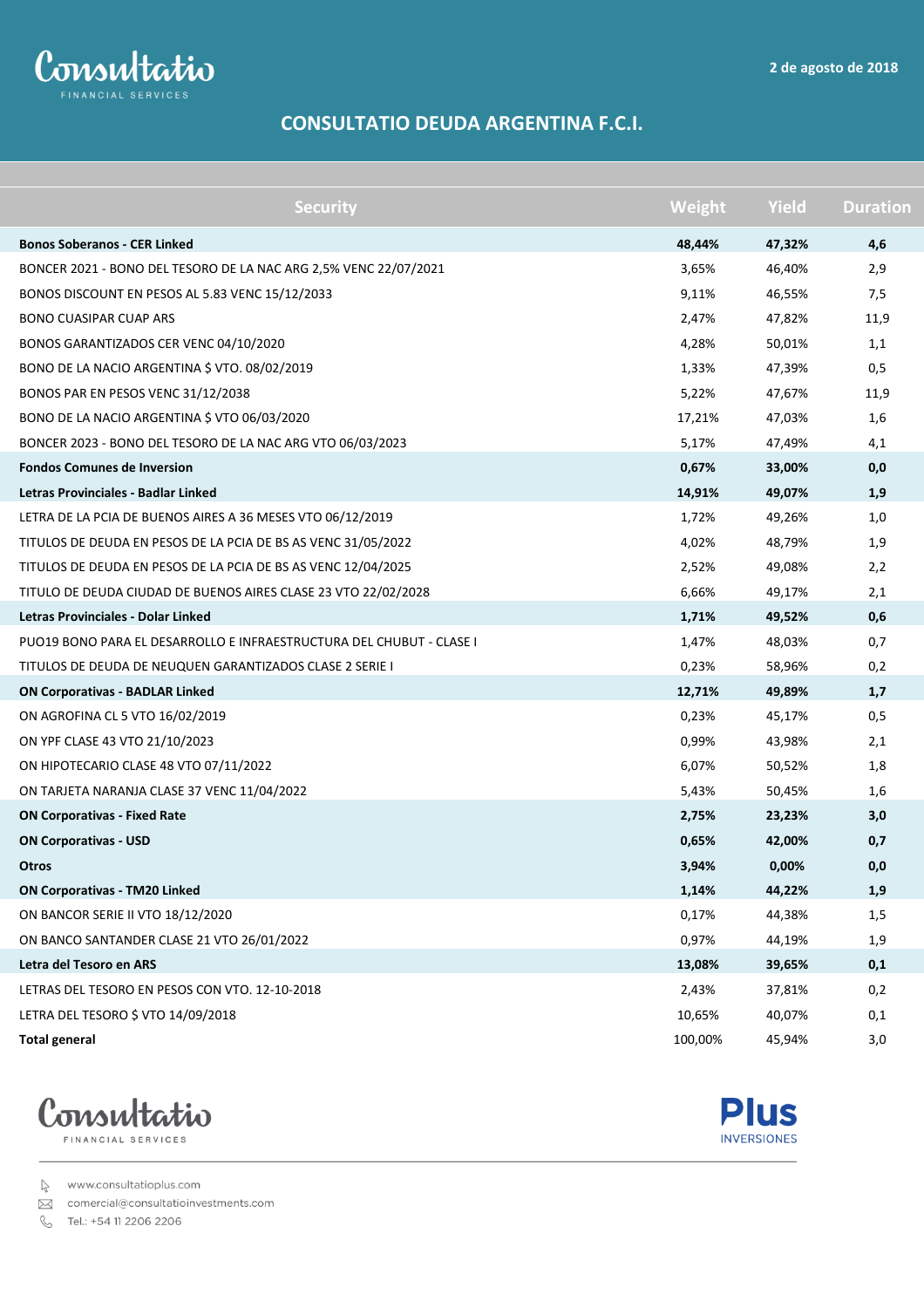

## **CONSULTATIO ESTRATEGIA F.C.I.**

| <b>Security</b>                                                       | Weight   | <b>Yield</b> | <b>Duration</b> |
|-----------------------------------------------------------------------|----------|--------------|-----------------|
| <b>Fondos Comunes de Inversion</b>                                    | 0,22%    | 33,00%       | 1,0             |
| Letras Provinciales - Badlar Linked                                   | 26,87%   | 48,86%       | 2,0             |
| TITULOS DE DEUDA EN PESOS DE LA PCIA DE BS AS VENC 31/05/2025         | 8,59%    | 49,08%       | 2,2             |
| TITULOS DE DEUDA PUBLICA CLASE 22 A TASA VARIABLE CON VENC 29/03/2024 | 2,08%    | 48,31%       | 2,1             |
| TITULO DE DEUDA CIUDAD DE BUENOS AIRES CLASE 23 VTO 22/02/2028        | 4,87%    | 49,17%       | 2,1             |
| TITULO DE DEUDA CIUDAD DE BUENOS AIRES CLASE 20 VTO 23/01/2022        | 11,32%   | 48,66%       | 1,9             |
| <b>Otros</b>                                                          | $-1,88%$ | 0,00%        | 0,0             |
| <b>Bonos Soberanos - Badlar Linked</b>                                | 51,24%   | 44,25%       | 1,5             |
| BONOS CONSOLIDACION PR15 VENC 04/10/2022                              | 13,41%   | 45,44%       | 1,6             |
| BONO NACION ARG. \$ BADLAR + 200 VTO 03/04/2022- BONAR 2022           | 22,67%   | 42,65%       | 2,0             |
| Bonar 2019 (AMX9P) - 11/03/2019                                       | 15,17%   | 45,58%       | 0,5             |
| <b>ETF</b>                                                            | 6,74%    | 0,00%        | 0,0             |
| SPY US 01/18/19 C290                                                  | 10,05%   | 0,00%        | 0,0             |
| SPY US 01/18/19 C295                                                  | $-3,79%$ | 0,00%        | 0,0             |
| QQQ US 01/18/19 C185                                                  | 0,57%    | 0,00%        | 0,0             |
| QQQ US 01/18/19 C190                                                  | 3,06%    | 0,00%        | 0,0             |
| QQQ US 01/18/19 C195                                                  | $-1,89%$ | 0,00%        | 0,0             |
| SPY US 01/18/19 C300                                                  | $-1,26%$ | 0,00%        | 0,0             |
| Letra del Tesoro en ARS                                               | 16,81%   | 39,70%       | 0,1             |
| LETRAS DEL TESORO EN PESOS CON VTO. 12-10-2018                        | 2,77%    | 37,81%       | 0,2             |
| LETRA DEL TESORO \$ VTO 14/09/2018                                    | 14,04%   | 40,07%       | 0,1             |
| <b>Total general</b>                                                  | 100,00%  | 42,55%       | 1,3             |





www.consultatioplus.com

⊠ comercial@consultatioinvestments.com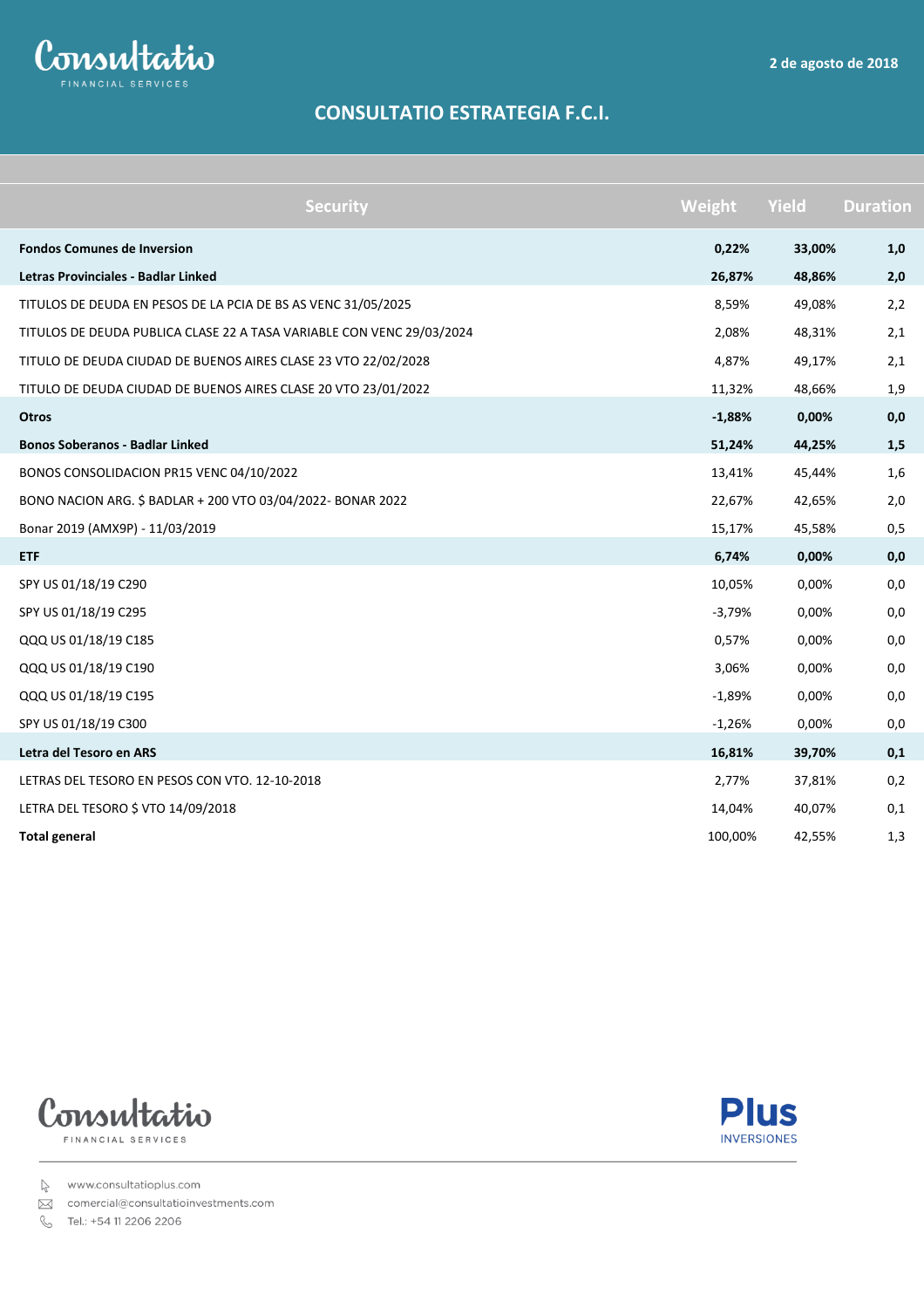

#### **CONSULTATIO BALANCE FUND F.C.I.**

| <b>Security</b>                                                         | Weight  | <b>Yield</b> | <b>Duration</b> |
|-------------------------------------------------------------------------|---------|--------------|-----------------|
| <b>Bonos Soberanos - BCS</b>                                            | 29,46%  | 40,02%       | 0,8             |
| BONOS DE LA NACION ARG EN DOLARES 6 7/8 VTO 22/04/2021                  | 4,70%   | 42,11%       | 2,5             |
| BONO INTERNAC. REP. ARG. EN USD 6,25% VTO. 22/04/2019                   | 13,34%  | 40,01%       | 0,7             |
| LETRAS DEL TESORO EN DOLARES 455 DIAS VENC 10/08/2018                   | 8,53%   | 39,01%       | 0,0             |
| LETRAS DEL TESORO EN DOLARES VTO 22/02/2019                             | 2,90%   | 39,68%       | 0,6             |
| <b>Bonos Soberanos - CER Linked</b>                                     | 22,83%  | 47,30%       | 5,9             |
| BONOS DISCOUNT EN PESOS AL 5.83 VENC 15/12/2033                         | 7,67%   | 46,55%       | 7,5             |
| <b>BONO CUASIPAR CUAP ARS</b>                                           | 2,20%   | 47,82%       | 11,9            |
| BONOS GARANTIZADOS CER VENC 04/10/2020                                  | 1,48%   | 50,01%       | 1,1             |
| BONO DE LA NACIO ARGENTINA \$ VTO. 08/02/2019                           | 4,15%   | 47,39%       | 0,5             |
| BONOS PAR EN PESOS VENC 31/12/2038                                      | 3,47%   | 47,67%       | 11,9            |
| BONO DE LA NACIO ARGENTINA \$ VTO 06/03/2020                            | 3,87%   | 47,03%       | 1,6             |
| <b>Fondos Comunes de Inversion</b>                                      | 0,30%   | 33,00%       | 0,0             |
| Letras Provinciales - Badlar Linked                                     | 19,34%  | 49,08%       | 2,0             |
| LETRA DE LA PCIA DE BUENOS AIRES A 36 MESES VTO 06/12/2019              | 1,74%   | 49,26%       | 1,0             |
| TITULOS DE DEUDA EN PESOS DE LA PCIA DE BS AS VENC 31/05/2022           | 3,25%   | 48,79%       | 1,9             |
| TITULOS DE DEUDA EN PESOS DE LA PCIA DE BS AS VENC 12/04/2025           | 8,72%   | 49,08%       | 2,2             |
| TITULO DE DEUDA CIUDAD DE BUENOS AIRES CLASE 23 VTO 22/02/2028          | 5,64%   | 49,17%       | 2,1             |
| Letras Provinciales - Dolar Linked                                      | 5,62%   | 50,96%       | 1,1             |
| LETRA DE LA PCIA DEL CHUBUT CLASE 2 4,5% VENC 30/03/2021 - DOLAR LINKED | 4,59%   | 50,83%       | 1,3             |
| Título de Deuda Pcia Mendoza III usd link 2018                          | 0,35%   | 42,32%       | 0,3             |
| TITULOS DE DEUDA DE NEUQUEN GARANTIZADOS CLASE 2 SERIE I                | 0,49%   | 58,96%       | 0,2             |
| Títulos de Deuda Pcia Mendoza II usd link 2018                          | 0,18%   | 49,47%       | 0,2             |
| <b>ON Corporativas - BADLAR Linked</b>                                  | 8,21%   | 50,48%       | 1,7             |
| ON HIPOTECARIO CLASE 48 VTO 07/11/2022                                  | 3,46%   | 50,52%       | 1,8             |
| ON TARJETA NARANJA CLASE 37 VENC 11/04/2022                             | 4,75%   | 50,45%       | 1,6             |
| <b>ON Corporativas - Fixed Rate</b>                                     | 1,44%   | 23,23%       | 3,0             |
| <b>ON Corporativas - USD</b>                                            | 4,54%   | 40,38%       | 1,8             |
| ON AGROFINA CL 6 VTO 16/02/19 USD                                       | 0,30%   | 42,31%       | 0,5             |
| ON TECNOSEEDS SERIE I VTO 15/12/2020                                    | 2,05%   | 39,59%       | 1,8             |
| ON PLAZA LOGISTICA CLASE 1 VTO 18/12/2020                               | 2,00%   | 41,40%       | 2,2             |
| ON CANJE IMPSA PAR CLASE 1 EN USD VENC 30/12/2031                       | 0,19%   | 35,03%       | 0,0             |
| <b>Otros</b>                                                            | 6,96%   | $0,00\%$     | 0,0             |
| <b>ON Corporativas - TM20 Linked</b>                                    | 1,31%   | 44,19%       | 1,9             |
| <b>Total general</b>                                                    | 100,00% | 43,58%       | 2,3             |





www.consultatioplus.com

⊠ comercial@consultatioinvestments.com

 $\mathbb{C}$ Tel.: +54 11 2206 2206

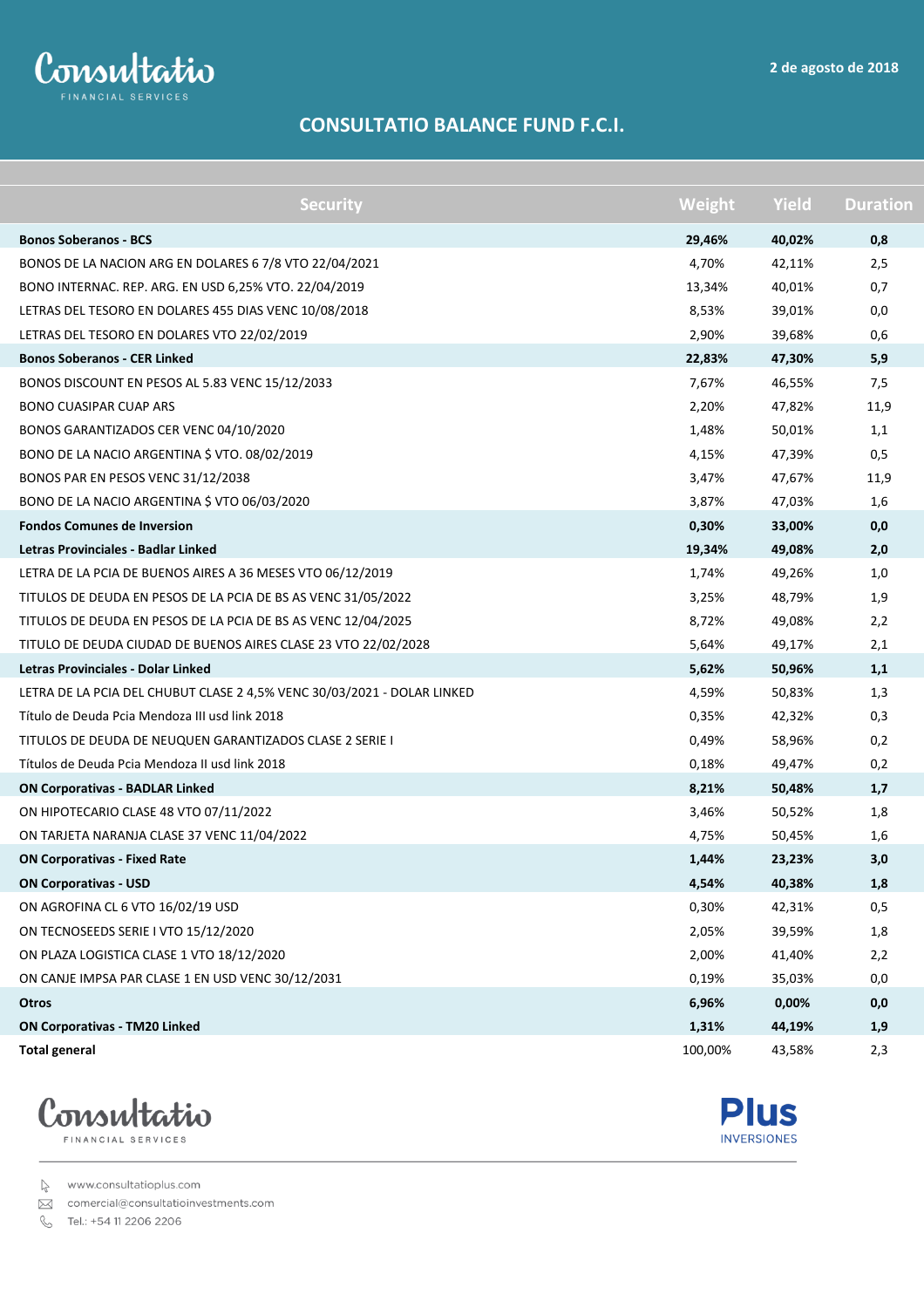

#### **CONSULTATIO MULTIESTRATEGIA F.C.I.**

| <b>Security</b>                                           | Weight  | <b>Yield</b> | <b>Duration</b> |
|-----------------------------------------------------------|---------|--------------|-----------------|
| <b>Fideicomisos Financieros ARS</b>                       | 0,02%   | 40,88%       | 0,13            |
| <b>Fondos Comunes de Inversion</b>                        | 0,52%   | 33,00%       | 0,00            |
| Letras Provinciales - Badlar Linked                       | 2,59%   | 49,08%       | 2,19            |
| <b>ON Corporativas - BADLAR Linked</b>                    | 85,74%  | 46,23%       | 1,39            |
| ON ALBANESI CALASE II \$ VTO 25/10/2018                   | 0,06%   | 45,62%       | 0,23            |
| ON BCO SUPERVIELLE CL 6, VTO 12/10/2018                   | 2,12%   | 45,52%       | 0,19            |
| ON CENTRAL TERMICA LOMA DE LA LATA CLASE A VTO 05/10/2018 | 5,53%   | 45,54%       | 0,18            |
| ON PAN AMERICAN ENERGY CLASE 7 VENC 20/11/2020            | 2,03%   | 44,39%       | 1,51            |
| ON PAN AMERICAN ENERGY CLASE 8 VTO 10/12/2020             | 10,69%  | 48,18%       | 1,54            |
| ON TARJETAS CUYANAS CL XXVI S2 VTO 24/10/2020             | 1,40%   | 44,45%       | 1,55            |
| ON SANTANDER RIO CLASE 19 VENC 30/03/2020                 | 0,27%   | 50,22%       | 1,24            |
| ON BANCO GALICIA CLASE 4 VENC 18/05/2020                  | 2,72%   | 48,17%       | 1,25            |
| ON ARCOR CLASE 11 VENC 03/05/2021                         | 3,46%   | 44,30%       | 1,62            |
| ON CENTRAL TERMICA ROCA 4 VTO 24-07-2021                  | 0,84%   | 44,28%       | 1,81            |
| ON YPF SERIE 34 VENC 24/09/2024                           | 4,72%   | 44,18%       | 1,80            |
| ON YPF CLASE 17 SIMPLES \$ VTO 30/04/2020                 | 2,11%   | 44,80%       | 1,00            |
| ON YPF CLASE 49 VENC 18/04/2020                           | 2,45%   | 44,62%       | 1,29            |
| ON YPF CLASE 43 VTO 21/10/2023                            | 1,35%   | 43,98%       | 2,12            |
| ON YPF CLASE 29 VENC 07/03/2020                           | 2,03%   | 44,81%       | 0,91            |
| ON YPF CLASE 36 VENC 10/02/2020                           | 2,40%   | 44,69%       | 1,10            |
| ON AXION ENERGY CLASE 3 VENC 12/03/2020                   | 1,21%   | 44,61%       | 1,20            |
| ON YPF CLASE 41 VENC 24/09/2020                           | 2,94%   | 44,86%       | 0,83            |
| ON HIPOTECARIO CLASE 48 VTO 07/11/2022                    | 6,09%   | 50,52%       | 1,85            |
| ON BANCO CIUDAD CLASE 16 VTO 05/12/2022                   | 4,06%   | 44,06%       | 1,96            |
| ON ROMBO CIA FINANCIERA SERIE 42 VTO 29/01/2022           | 0,19%   | 49,52%       | 1,81            |
| ON ROMBO CIA FINANCIERA SERIE 41 VTO 29/01/2021           | 0,21%   | 44,44%       | 1,56            |
| ON BANCO GALICIA CLASE III VTO 17/02/2020                 | 3,51%   | 44,65%       | 1,14            |
| ON TARJETA NARANJA CLASE 37 VENC 11/04/2022               | 9,23%   | 50,45%       | 1,60            |
| ON BANCO GALICIA CLASE 5 SERIE II VTO. 26/04/2021         | 1,37%   | 44,32%       | 1,74            |
| ON PAN AMERICAN ENERGY CLASE 6 VTO 03/11/2020             | 12,74%  | 44,42%       | 1,48            |
| <b>ON Corporativas - Fixed Rate</b>                       | 0,45%   | 50,45%       | 0,56            |
| <b>ON Corporativas - USD</b>                              | 0,58%   | 41,64%       | 3,94            |
| Otros                                                     | 0,26%   | $0,00\%$     | 0,00            |
| <b>ON Corporativas - TM20 Linked</b>                      | 1,24%   | 44,29%       | 1,78            |
| ON BANCO SANTANDER CLASE 21 VTO 26/01/2022                | 0,54%   | 44,19%       | 1,94            |
| ON BANCO HSBC 2018 - CLASE IX VTO 27/09/2019              | 0,70%   | 44,37%       | 1,65            |
| Letra del Tesoro en ARS                                   | 8,60%   | 38,66%       | 0,16            |
| LETRAS DEL TESORO EN PESOS CON VTO. 12-10-2018            | 5,36%   | 37,81%       | 0,19            |
| LETRA DEL TESORO \$ VTO 14/09/2018                        | 3,24%   | 40,07%       | 0,12            |
| <b>Total general</b>                                      | 100,00% | 45,52%       | 1,31            |



FINANCIAL SERVICES

**Plus INVERSIONES** 

www.consultatioplus.com

⊠ comercial@consultatioinvestments.com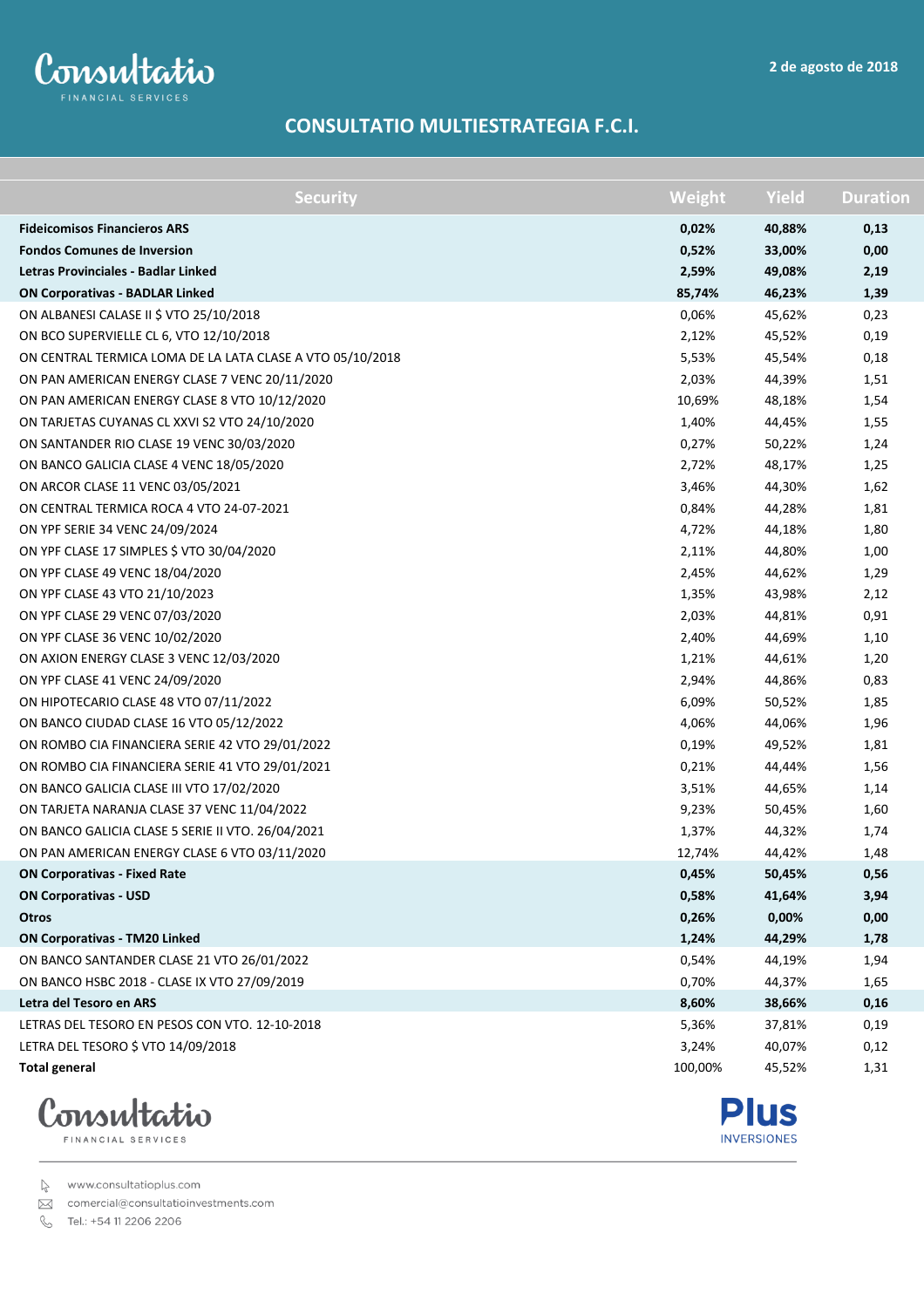

# **CONSULTATIO ARBITRAJE F.C.I.**

| <b>Security</b>                                                                  | Weight  | Yield    | <b>Duration</b> |
|----------------------------------------------------------------------------------|---------|----------|-----------------|
| <b>ADR</b>                                                                       | 0,79%   |          |                 |
| <b>Bonos Soberanos - BCS</b>                                                     | 14,99%  | 43,86%   | 0,44            |
| AY24D - BONOS DE LA NACION ARG EN DOLARES EST 8,75% 07/05/2024 (BONAR 2024)      | 4,62%   | 43,23%   | 2,80            |
| BONOS DE LA NACION ARG EN DOLARES 6 7/8 VTO 22/04/2021                           | 1,88%   | 42,11%   | 2,48            |
| BONOS DE LA NACION ARG EN DOLARES 7.625% VTO22/04/2046                           | 3,88%   | 45,02%   | 10,59           |
| BONOS INTERNACIONALES DE LA REPÚBLICA ARGENTINA EN DÓLARES ESTADOUNIDENSES 6,875 | 3,61%   | 43,99%   | 6,46            |
| TITULOS DISCOUNT EN USD (LA LEY ARG) / DICA                                      | 0,99%   | 45,09%   | 6,97            |
| <b>Bonos Soberanos - CER Linked</b>                                              | 6,17%   | 46,96%   | 0,47            |
| BONCER 2021 - BONO DEL TESORO DE LA NAC ARG 2,5% VENC 22/07/2021                 | 1,17%   | 46,40%   | 2,87            |
| BONOS DISCOUNT EN PESOS AL 5.83 VENC 15/12/2033                                  | 0,86%   | 46,55%   | 7,46            |
| BONO DE LA NACIO ARGENTINA \$ VTO. 08/02/2019                                    | 2,01%   | 47,39%   | 0,52            |
| BONO DE LA NACIO ARGENTINA \$ VTO 06/03/2020                                     | 2,13%   | 47,03%   | 1,55            |
| Cheque de Pago Diferido                                                          | 3,11%   | 36,98%   | 0,37            |
| <b>Fondos Comunes de Inversion</b>                                               | 0,00%   | 33,00%   | 0,33            |
| <b>LEBAC</b>                                                                     | 13,71%  | 45,08%   | 0,45            |
| Letras Provinciales - Badlar Linked                                              | 4,37%   | 48,09%   | 0,48            |
| TITULOS DE DEUDA EN PESOS DE LA PCIA DE BS AS VENC 31/05/2022                    | 0,55%   | 48,79%   | 1,86            |
| T.D. PCIA. MENDOZA VTO 09/06/2021 CL.1 \$ / 32913 / PMJ21                        | 2,00%   | 46,99%   | 1,67            |
| TITULOS DE DEUDA EN PESOS DE LA PCIA DE BS AS VENC 12/04/2025                    | 1,83%   | 49,08%   | 2,19            |
| <b>ON Corporativas - USD</b>                                                     | 0,08%   | 43,67%   | 0,44            |
| <b>Otros</b>                                                                     | 1,03%   | $0,00\%$ | 0,00            |
| <b>Bonos Soberanos - Badlar Linked</b>                                           | 0,60%   | 45,44%   | 0,45            |
| <b>Acciones Ordinarias</b>                                                       | 41,10%  | 0,00%    | 0,00            |
| <b>ETF</b>                                                                       | 4,58%   | 0,00%    | 0,00            |
| <b>Bonos Provinciales - BCS</b>                                                  | 2,59%   | 45,67%   | 0,46            |
| PROVINCIA DE BUENOS AIRES 9 1/8 03/16/2024                                       | 0,92%   | 44,95%   | 3,72            |
| TITULOS DE DEUDA PCIA DE CORDOBA CLASE 1 VENC 27/10/2026                         | 0,84%   | 45,05%   | 3,46            |
| TITULO DE DEUDA PCIA DE MENDOZA AL 8.375% CON VTO 19/05/2024                     | 0,83%   | 47,09%   | 3,89            |
| <b>Bonos Soberanos - Dolar Linked</b>                                            | 6,88%   | 32,53%   | 0,33            |
| <b>Total general</b>                                                             | 100,00% |          |                 |





www.consultatioplus.com

⊠ comercial@consultatioinvestments.com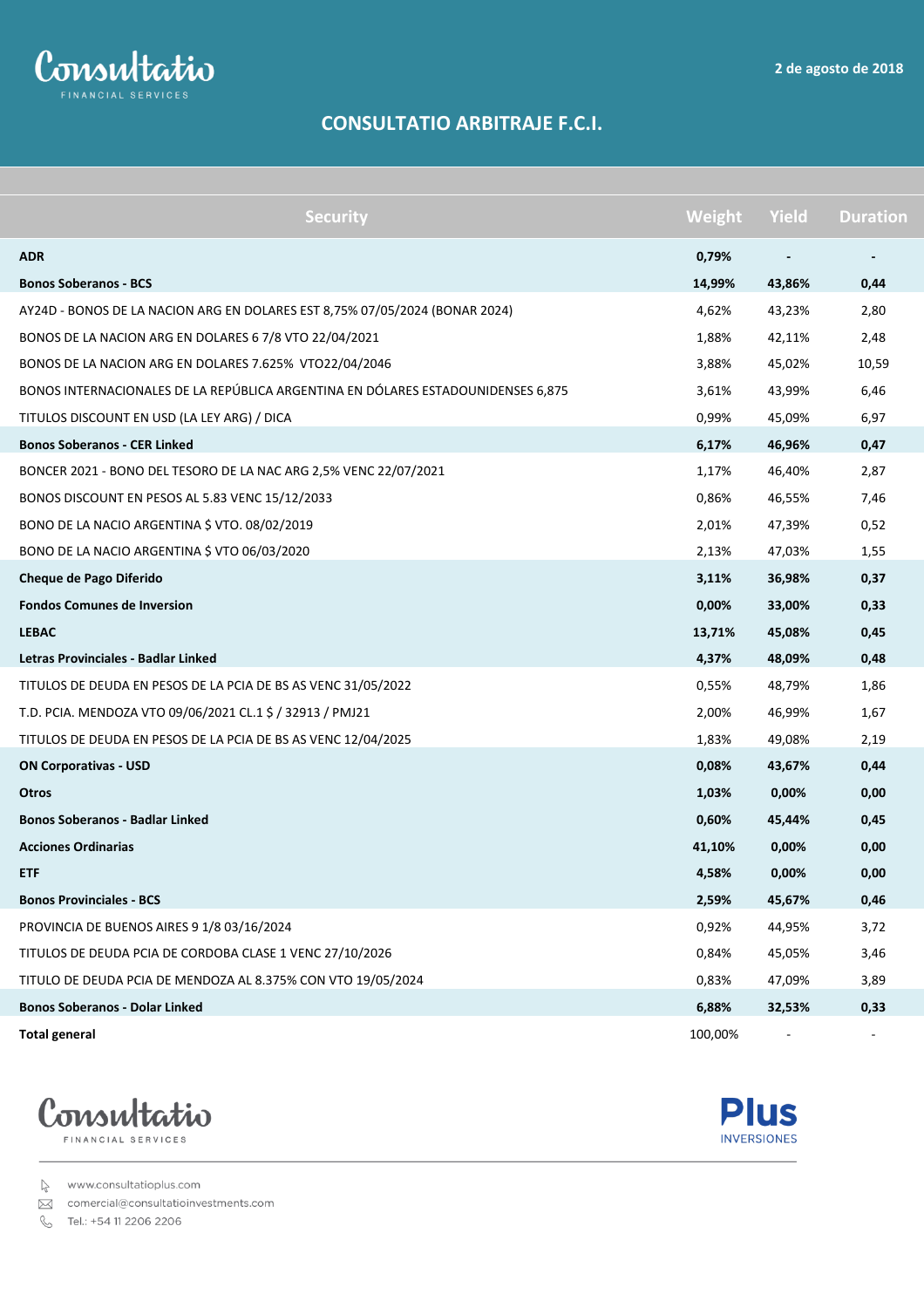

#### **CONSULTATIO ACCIONES ARGENTINA F.C.I.**

| <b>Security</b>                     | Weight | <b>MAR</b> | Over / Under |
|-------------------------------------|--------|------------|--------------|
| <b>CABLEVISION HOLDING SA-B</b>     | 1,00%  | 3,53%      | $-2,53%$     |
| S.A. SAN MIGUEL AGICI Y F-B         | 0,04%  | 0,00%      | 0,04%        |
| <b>OVOPROT INTERNATIONAL SA</b>     | 0,04%  | 0,00%      | 0,04%        |
| TRANSPORTADORA DE GAS SUR-B         | 5,02%  | 3,47%      | 1,55%        |
| TRANSPORTADORA GAS NORTE-C          | 2,10%  | 3,22%      | $-1,12%$     |
| PETROLERA PAMPA SA                  | 0,01%  | 0,00%      | 0,01%        |
| YPF S.A.-D                          | 8,79%  | 6,58%      | 2,21%        |
| <b>IRSA SA</b>                      | 0,57%  | 0,00%      | 0,57%        |
| CRESUD S.A.C.I.F.Y A.               | 1,71%  | 2,44%      | $-0,73%$     |
| <b>GRUPO SUPERVIELLE SA CL-B</b>    | 3,71%  | 3,73%      | $-0,02%$     |
| <b>BOLSAS Y MERCADOS ARGENTINOS</b> | 2,22%  | 7,34%      | $-5,11%$     |
| <b>BBVA BANCO FRANCES SA</b>        | 6,32%  | 1,91%      | 4,41%        |
| <b>BANCO MACRO SA-B</b>             | 5,26%  | 5,65%      | $-0,39%$     |
| <b>GRUPO FINANCIERO GALICIA-B</b>   | 10,88% | 9,67%      | 1,22%        |
| TERNIUM ARGENTINA SA                | 5,61%  | 3,92%      | 1,70%        |
| ALUAR ALUMINIO                      | 3,20%  | 2,49%      | 0,71%        |
| TELECOM ARGENTINA S.A.-B            | 0,57%  | 2,09%      | $-1,52%$     |
| <b>EMP DISTRIB Y COMERC NORTE</b>   | 4,66%  | 2,48%      | 2,18%        |
| PAMPA ENERGIA SA                    | 15,59% | 8,03%      | 7,56%        |
| CENTRAL PUERTO S.A.-B 1 VOTE        | 5,90%  | 8,62%      | $-2,72%$     |
| TRANSENER S.A.-B                    | 7,21%  | 5,64%      | 1,57%        |
| TRANSPORTADOR GAS SUR-SP B          | 0,22%  | 3,47%      | $-3,25%$     |
| YPF S.A.-SPONSORED ADR              | 1,71%  | 6,58%      | $-4,88%$     |
| BBVA BANCO FRANCES SA-ADR           | 0,12%  | 0,00%      | 0,12%        |
| GRUPO SUPERVIELLE SA-SP ADR         | 0,00%  | 3,73%      | $-3,73%$     |
| TELECOM ARGENTINA SA-SP ADR         | 2,28%  | 0,00%      | 2,28%        |
| EMP DISTRIB Y COMERC NOR-ADR        | 0,27%  | 2,48%      | $-2,21%$     |
| PAMPA ENERGIA SA-SPON ADR           | 0,39%  | 8,03%      | $-7,64%$     |
| <b>Total Cartera Renta Variable</b> | 95,42% | 105,11%    | $-9,69%$     |
| <b>Total Cartera Renta Fija</b>     | 4,58%  | $-5,11%$   |              |
| <b>Total Cartera de Inversiones</b> | 100%   |            |              |





www.consultatioplus.com

⊠ comercial@consultatioinvestments.com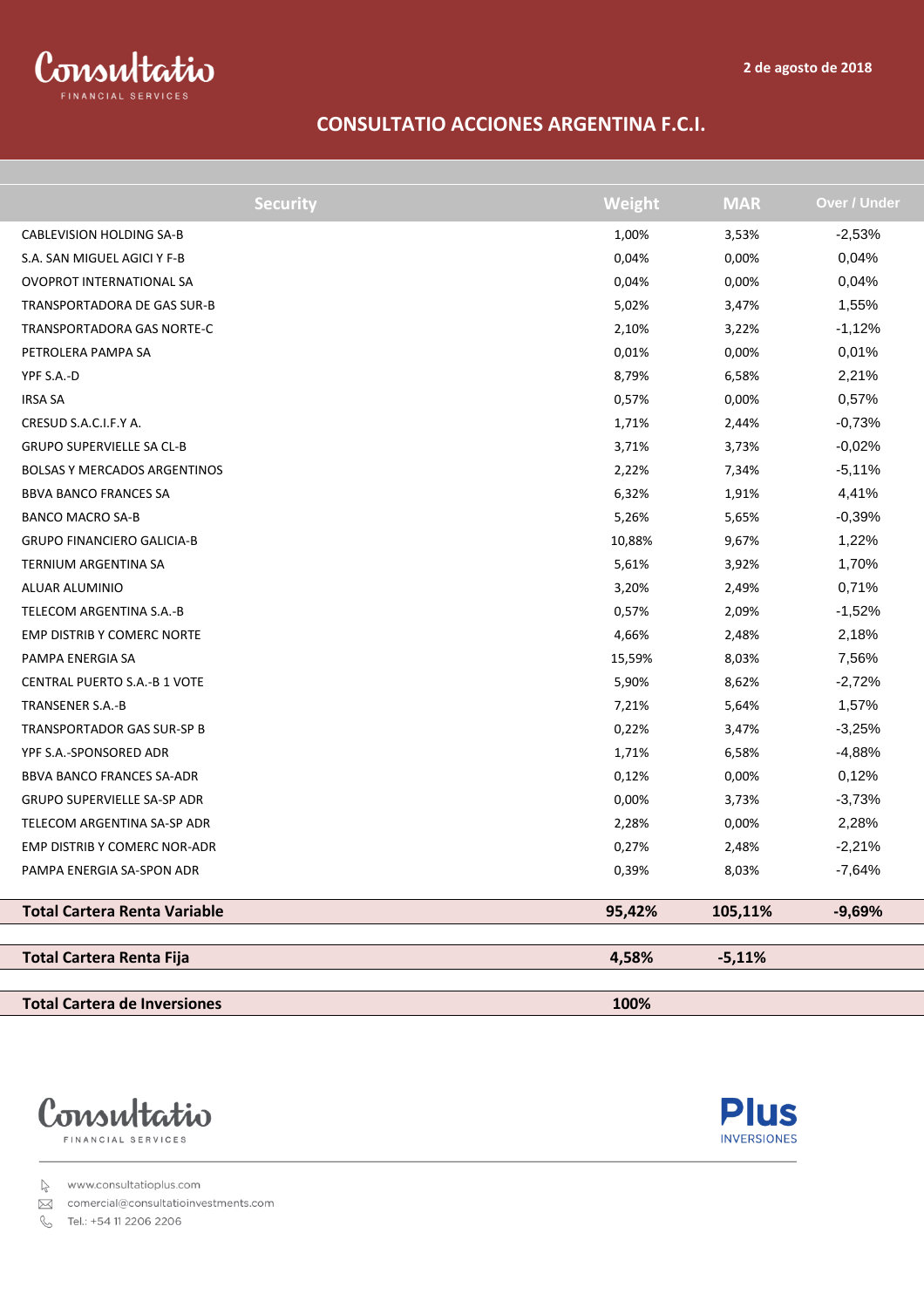

#### **CONSULTATIO RENTA VARIABLE F.C.I.**

| <b>Security</b>                     | Weight  | <b>MAR</b> | Over / Under |
|-------------------------------------|---------|------------|--------------|
| <b>CABLEVISION HOLDING SA-B</b>     | 1,65%   | 3,53%      | $-1,88%$     |
| S.A. SAN MIGUEL AGICI Y F-B         | 0,86%   | 0,00%      | 0,86%        |
| YPF S.A.-D                          | 10,63%  | 6,58%      | 4,05%        |
| <b>TRANSPORTADORA GAS NORTE-C</b>   | 5,56%   | 3,22%      | 2,34%        |
| TRANSPORTADORA DE GAS SUR-B         | 3,97%   | 3,47%      | 0,50%        |
| <b>GRUPO SUPERVIELLE SA CL-B</b>    | 4,13%   | 3,73%      | 0,39%        |
| <b>BOLSAS Y MERCADOS ARGENTINOS</b> | 4,42%   | 7,34%      | $-2,92%$     |
| <b>BBVA BANCO FRANCES SA</b>        | 4,43%   | 1,91%      | 2,53%        |
| <b>BANCO MACRO SA-B</b>             | 5,95%   | 5,65%      | 0,30%        |
| <b>GRUPO FINANCIERO GALICIA-B</b>   | 11,96%  | 9,67%      | 2,29%        |
| TELECOM ARGENTINA S.A.-B            | 2,78%   | 2,09%      | 0,68%        |
| CENTRAL PUERTO S.A.-B 1 VOTE        | 6,72%   | 8,62%      | $-1,90%$     |
| PAMPA ENERGIA SA                    | 15,98%  | 8,03%      | 7,95%        |
| EMP DISTRIB Y COMERC NORTE          | 4,84%   | 2,48%      | 2,36%        |
| TRANSENER S.A.-B                    | 7,84%   | 5,64%      | 2,20%        |
| TELECOM ARGENTINA SA-SP ADR         | 0,63%   | 0,00%      | 0,63%        |
| YPF S.A.-SPONSORED ADR              | 0,76%   | 6,58%      | $-5,83%$     |
| TRANSPORTADOR GAS SUR-SP B          | 0,35%   | 3,47%      | $-3,12%$     |
| PAMPA ENERGIA SA-SPON ADR           | 1,89%   | 8,03%      | $-6,14%$     |
| <b>Equities</b>                     | 95,33%  | 90,05%     | 5,28%        |
| <b>Fixed Income</b>                 | 4,67%   | 9,95%      |              |
|                                     |         |            |              |
| <b>Total Cartera de Inversiones</b> | 100,00% |            |              |



**Plus INVERSIONES** 

www.consultatioplus.com

⊠ comercial@consultatioinvestments.com